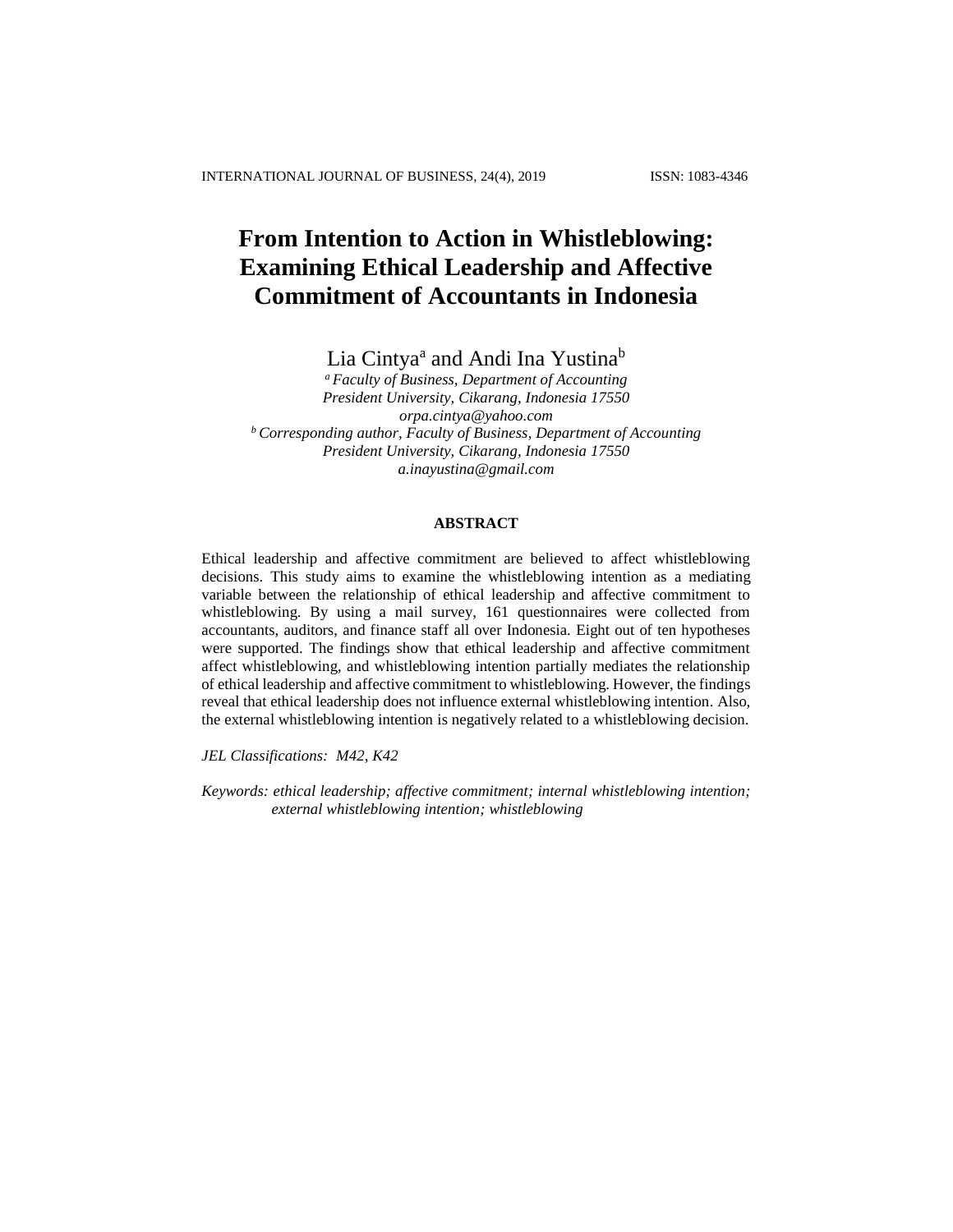#### **I. INTRODUCTION**

Over the past several years, a number of financial disasters have arisen in the world of business. Frequently, accountants are the ones who are involved and take part in the failure of a business which leads to distrust and taints the professional reputation of the accounting profession (Fracalanza and Buttigieg, 2016). For instance, Enron, WorldCom, and Tyco are very well-known scandals. In response to this, a code of ethics and regulations was created, called the Sarbanes-Oxley Act in the USA (Sarbanes-Oxley Act, 2002) to regulate the performance of accountants and to prevent unethical behavior (Copeland, 2015). Despite all of these ethics and regulations, accountants are still suspecting in many ethical scandals. It is proof that codes of conduct and regulations are only inanimate standards. Thus, the people who use them are the ones who should give life to the standards, and an individual's personal characteristics are the most important key to decide ethical behavior.

Whistleblowing is one of many kinds of ethical behavior (Fracalanza and Buttigieg, 2016). According to Dozier and Miceli (1985), whistleblowing is seen as a pro-social behavior, which means it benefits numerous people. Near and Miceli (1985, p. 4) define whistleblowing as "the disclosure by organization members (former or current) of illegal, immoral, or illegitimate practices under the control of their employers, to persons or organizations that may be able to affect action." In sum, whistleblowing is seen as a behavior that give merits to lots of people as it reduces unethical behavior that happens within an organization.

Given that unethical behavior occurs in organizations, the ethicality of leadership is found to be important (Brown and Trevino, 2006). According to Brown et al., (2005), ethical leadership is the leaders' ethical behavior that is perceived by their subordinates. Ethical leaders' value, expect, and encourage employees to do the right things, teach the employees to skillfully recognize unethical behavior, and maintain high ethicality in order to achieve the organization's objectives (Mayer et al., 2012). A previous study from Liu and Ren (2017) examined the relationship between ethical leadership and whistleblowing. The results of the study show that ethical leadership perceived by trainee auditors positively influences whistleblowing, where the higher the ethicality of leaders that is perceived by trainee auditors will result in auditor willingness to blow the whistle.

Additionally, affective commitment seems to influence employees' willingness to blow the whistle as well (Alleyne, 2016). Alleyne conducted research about the influence of organizational commitment on an accountant's whistleblowing intention. The results demonstrate that a high level of organizational commitment increases internal whistleblowing intention but decreases external whistleblowing intention. Near and Miceli (1985) argued that a high level of organizational commitment will result in internal whistleblowing behavior because employees do not want their company's name to be tainted.

The motivation of this study is to examine the role of intention as the mediator between ethical leadership and affective commitment to whistleblowing. As Park and Blenkinsopp (2009) stated, studying whistleblowing directly has its own inherent difficulties because people may have a positive attitude towards whistleblowing and see it as a pro-social behavior that must be done, but act differently when they are confronted by it. Thus, the researchers used intention to measure whistleblowing as it seems to be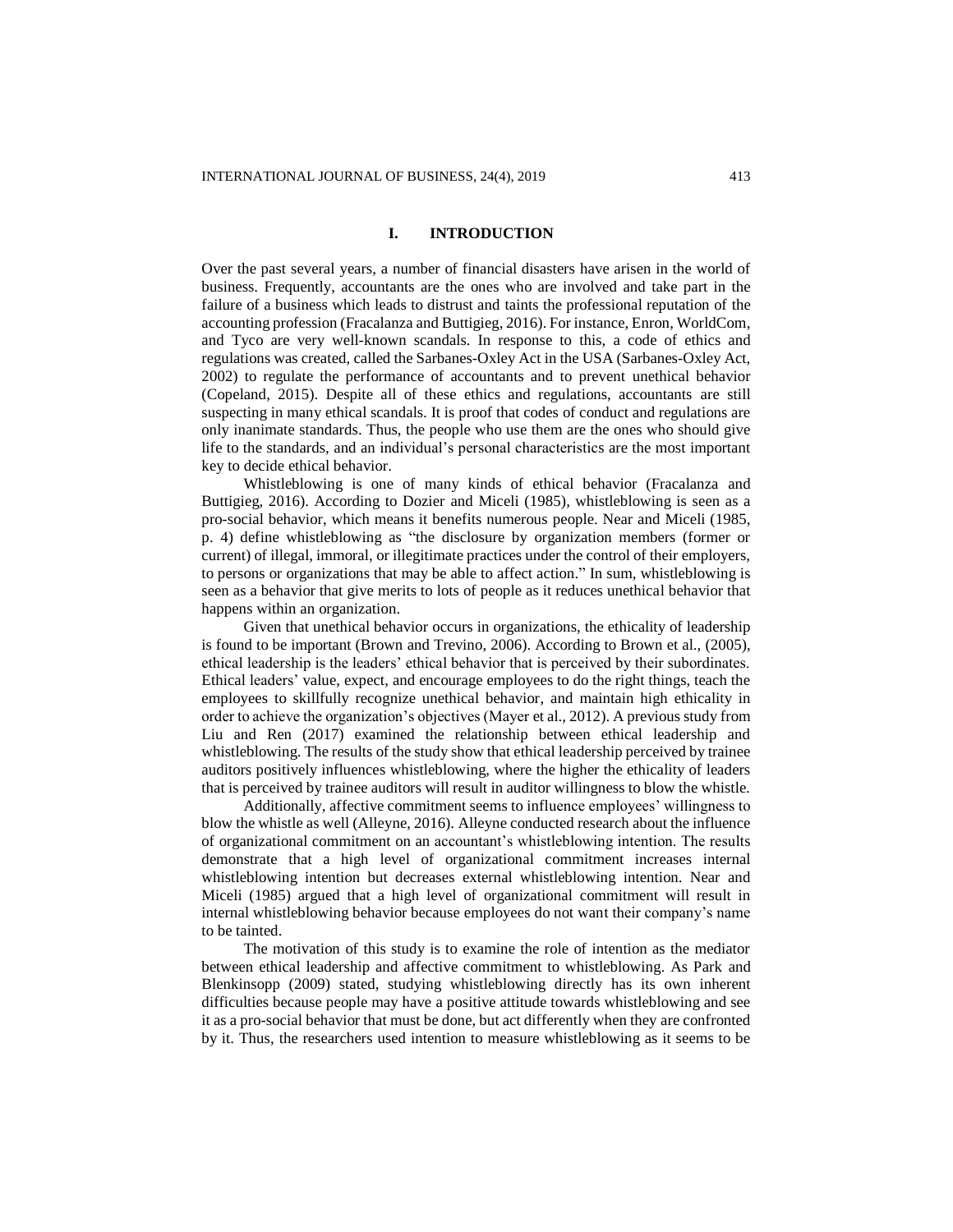the best predictor to see whether people will actually blow the whistle when they encounter wrongdoings (Ajzen, 1987).

A previous study by Liu and Ren (2017) examined the relationship between ethical leadership and whistleblowing. Therefore, this study aims to extend the previous research by adding the intention between ethical leadership and whistleblowing to examine the influence of intention between the relationships. According to Ajzen (1987), the best way to measure whistleblowing is to examine the intention of actual behavior. Thus, this study wants to analyze whether the intention really results in whistleblowing behavior. Moreover, the relationship of organizational commitment and whistleblowing intention had been examined by Alleyne (2016). As intention is an important measure to actual behavior, this study aims to extend the previous study by adding whistleblowing to the previous model to examine whether whistleblowing intention really results in actual whistleblowing. Additionally, this study uses affective commitment instead of organizational commitment as an independent variable, since affective commitment itself could be representative in defining organizational commitment (Allen and Meyer, 1990).

## **II. LITERATURE REVIEW**

## **A. Ethical Leadership**

Ethical leadership is defined as the normatively appropriate behavior that is demonstrated by leaders and is promoted to subordinates through two-way communication, reinforcement, and decision making (Brown et al., 2005). The social learning perspective states that employees' ethical behavior could be influenced by an ethical leader through role modeling (Brown et al., 2005). According to them, there are two components of ethical leadership; those are a moral person and a moral manager. In the moral person component, an ethical leader is seen as being trusted, acting fair, being honest, and behaving ethically (Mayer et al., 2012). In the moral manager component, ethical behavior supports ethical behavior and discourages unethical behavior through their managerial actions, such as rewarding ethical attitudes, having penalties for unethical behavior, and utilizing communication (Brown et al., 2005).

Brown et al. (2005) conceptualize three features of an ethical leader. First, an ethical leader displays ethical behavior. Second, the subordinates see such a leader as a role model. Third, an ethical leader is not only ethical for them, but also creates ethicality for their subordinates. Thus, it can be concluded that ethical leadership is an ethical behavior performed by leaders and influences the behavior of subordinates.

#### **B. Affective Commitment**

Affective commitment describes employees' affection toward their organization (Akanbi and Ofoegbu, 2013; Mensah et al., 2016). A positive affection can be indicated by hard work to achieve the company's goals, the desire to work outside work hours, and zero willingness to move or resign from the organization. Affective commitment is one of the commitments that describe organizational commitment.

Organizational commitment may be defined as the relative strength of an individual's identification and involvement with that particular organization (Mowday et al., 1979, 1982). It is often characterized by the individual's belief and agreeableness of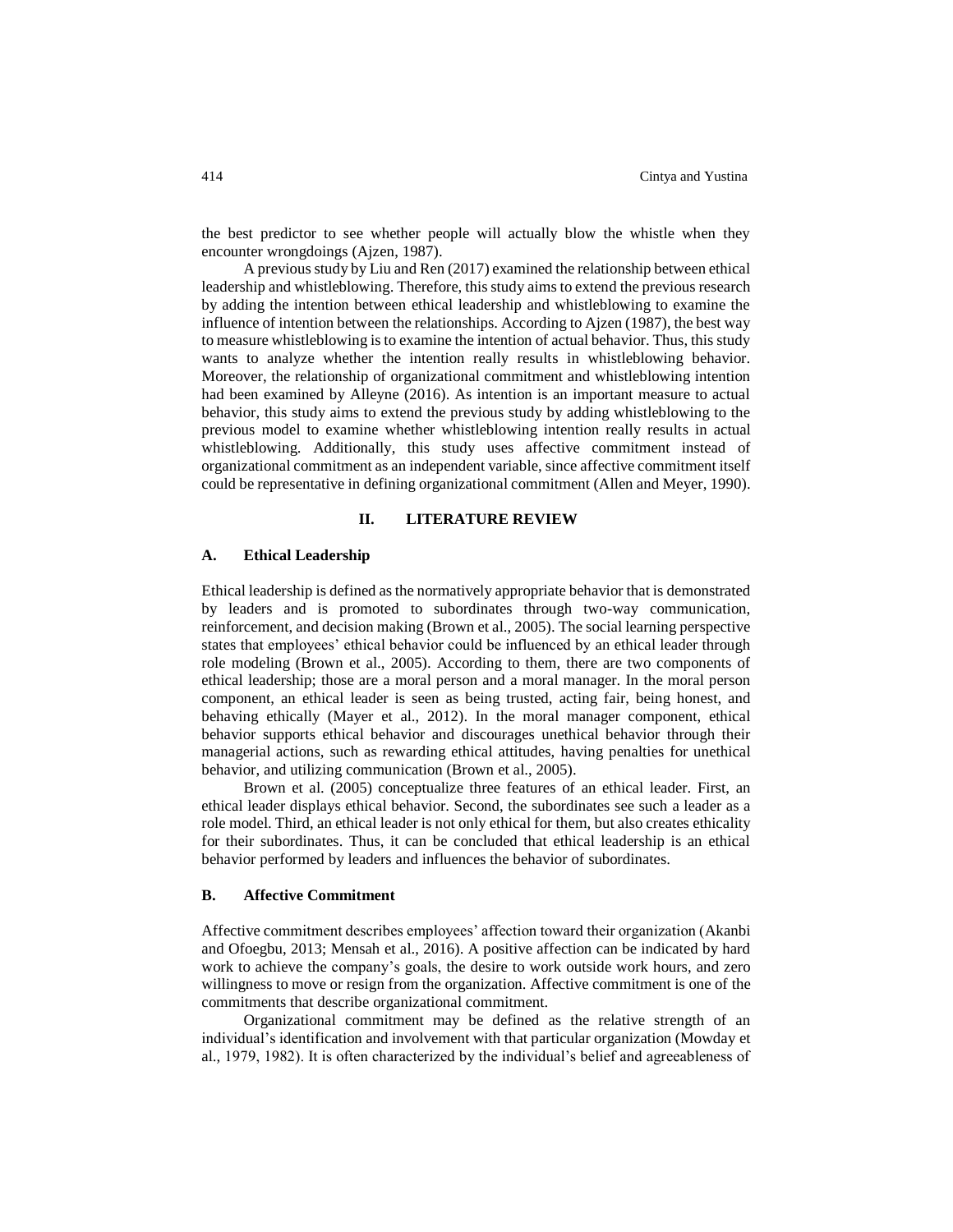the organization's values and goals, want to put the best effort towards the organization, and desire to remain as a member of the organization (Porter et al., 1974). According to Meyer and Allen (1991), there are three dimensions of organizational commitment. First, there is affective commitment as described above. Second, there is continuance commitment, which is comparing the advantages and disadvantages of working in the organization (Meyer and Allen, 1991). Employees tend to stay when the advantages are bigger than the disadvantages. Third, normative commitment denotes feelings of obligation as the basis for employees to work in the organization (Meyer and Allen, 1991; Akanbi and Ofoegbu, 2013). However, affective commitment is used in this study because it is the most prevalent approach to organizational commitment and also considered to be the best representative of organizational commitment (Allen and Meyer, 1990). Thus, affective commitment is what influences the organizational commitment of an employee the most. Those with a high level of organizational commitment are more likely to have a very strong affection to the company.

## **C. Whistleblowing Intention**

A behavioral intention is the subjective probability that an individual assign to the likelihood that a given behavioral alternative will be chosen (Ajzen and Fishbein, 1980). According to the reasoned action theory (Ajzen and Fishbein, 1980), actual behavior can be predicted by the intention behavior. Thus, it is become good chance to examine the whistleblowing practice by examining the intention of blowing the whistle (Victor et al., 1993). The whistleblowing intention reflects the actual practice of whistleblowing. Whistleblowing is divided into two types which are internal whistleblowing and external whistleblowing (Park and Blenkinsopp, 2009). Internal whistleblowing is conducted within the organization, while external whistleblowing is conducted outside the organization. ACCA (2012) stated that in considering blowing the whistle, an employee should use an internal channel in the organization, such as the Board of Directors, an audit committee, or a telephone hotline. If an internal channel cannot solve the problem, the employee should blow the whistle externally, such as through the media or a regulatory body (Alleyne et al., 2013) after considering several matters, such as the materiality of financial fraud, how the public will be affected, how serious the problem is, and its relevancy with accounting standards.

## **D. Whistleblowing**

Whistleblowing is defined differently depending on the researcher's research perspective; different perspectives lead to different ways to define whistleblowing. In a previous study carried out by Miceli and Near (1985), they defined whistleblowing as "*The disclosure by organization members (former or current) of illegal, immoral, or illegitimate practices under the control of their employers, to persons or organizations that may be able to effect action"* (Latane and Darley, 1970; Arnold and Ponemon, 1991; Izraeli and Jaffe, 1998). Furthermore, Dozier and Miceli (1985) described whistleblowing as a pro-social behavior that gives merit to society, even though the interest and safety of oneself are in concern when blowing the whistle. Bouville (2008) regards whistleblowing as a behavior done by employee in an organization that exposes a wrongdoing to the higher level of management, external authorities, or the public.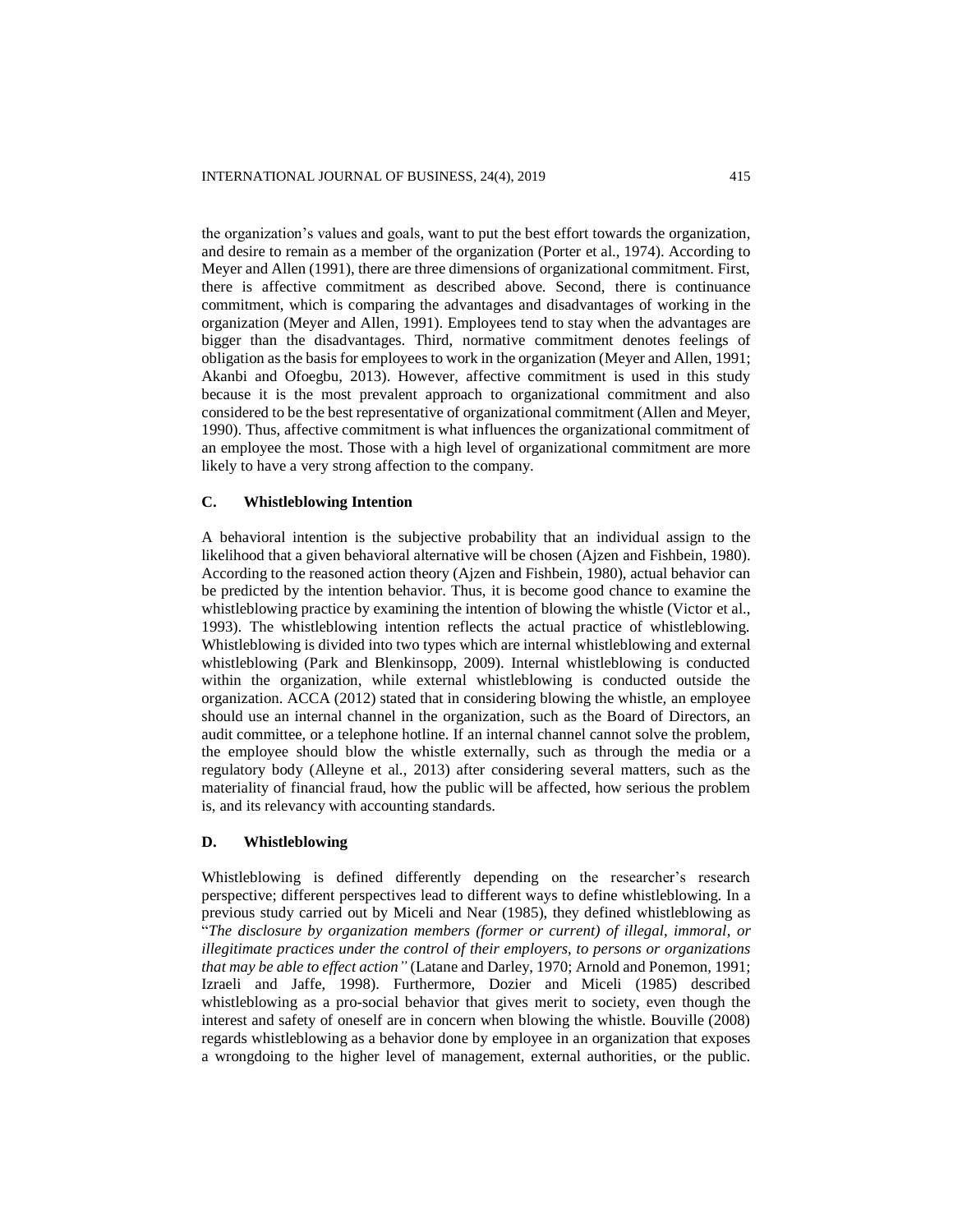Broadly defined, whistleblowing is exposing an actual or suspected illegal deed (Brennan and Kelly, 2007; Deborah et al., 2010; Kennett et al., 2011; Alleyne et al., 2013). However, blowing the whistle is not a simple matter. Since whistleblowing has its own important part in the accounting profession area, it encompasses the views of ethical concerns that lead to decisions in the workplace, especially in detecting fraud (Gao and Brink, 2017). Regardless of that being said, to increase the motivation to do whistleblowing, it is necessary to have legal protection and financial rewards to safeguard and ensure the assurance of the whistleblower in an internal or external situation to provide the information at ease without getting under pressure from other parties (Lee and Xiao, 2018).

## **E. Hypothesis Development**

## **1. Ethical leadership and whistleblowing intention**

Ethical leadership plays a significant role in influencing employees' ethicality (Brown et al., 2005). The ethical behavior performed by leaders will be an example for their employees. People tend to compare their own ethicality to others' and they will modify their own accordingly (Liu and Ren, 2017). Thus, employees will compare and adjust their ethicality to their leaders' ethicality. Ethical leadership has a negative relationship with unethical behavior (Avey et al., 2011; Mayer et al., 2002) but is positively related with pro-social behavior (Brown et al., 2005; Avey et al., 2011). The higher ethical leadership is perceived by the employees, the less unethical behavior will be conducted, and vice versa.

As stated by Brown et al. (2005), ethical leadership is divided into two components: a moral person and a moral manager. As a moral person, a leader can be an ideal role model as he/she behaves ethically, acts fair, is honest, and is trusted (Mayer et al., 2012). Thus, subordinates will be more likely to see their leader's ethicality and adjust to it. If the leader is ethical then the subordinates will imitate him/her to be similarly ethical. As whistleblowing is an ethical behavior, subordinates influenced by an ethical leader will be more likely to conduct whistleblowing.

As a moral manager, an ethical leader supports ethical behavior and discourages unethical behavior through one's managerial actions, such as rewards for ethical attitudes, penalties for unethical behavior, and communication (Brown et al., 2005). Thus, an ethical leader creates an ethical environment within the subordinates and nurtures the ethical traits amongst subordinates. The employees will think that it will be unethical to conceal wrongdoings. Therefore, an ethical leader in the moral manager component will increase employees' sense of ethical behavior and encourage whistleblowing intention.

As a moral person and moral manager, the ethicality of the leader is perceived as being high, which means the individual supports ethical behavior, and subordinates can easily approach the leader to report any wrongdoings or unethical behavior they have witnessed, so this will increase the intention of the subordinates to blow the whistle, both externally and internally. The reason is because subordinates will feel supported for every ethical behavior they do, no matter whether it is within or outside the organization. Thus, the following hypotheses are developed.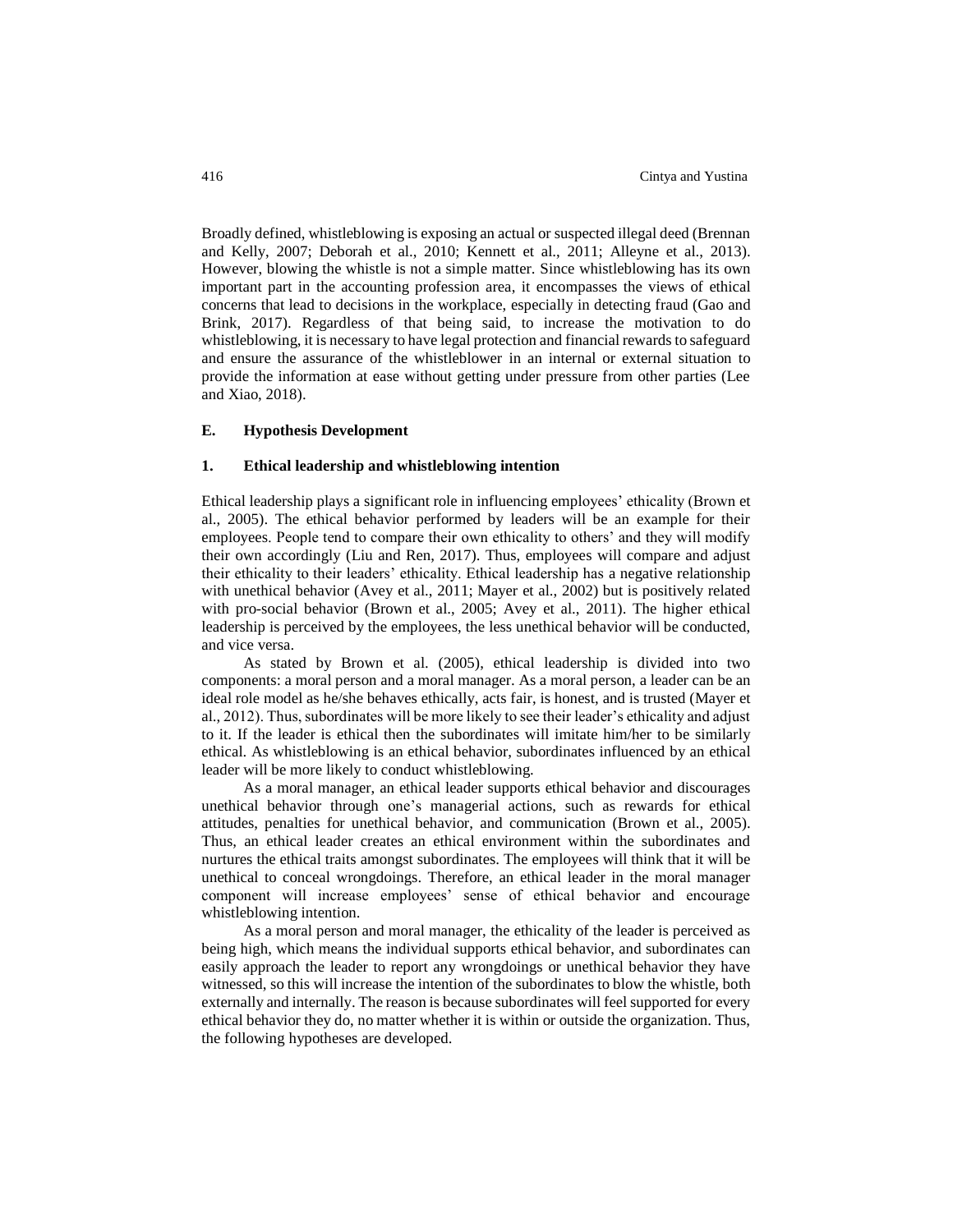**H1a:** Ethical leadership positively influences accountants' external whistleblowing intention.

**H1b:** Ethical leadership positively influences accountants' internal whistleblowing intention.

## **2. Affective commitment and whistleblowing intention**

Affective, continuance, and normative commitments are the components of organizational commitment, which are related to whistleblowing intention. However, among these three components, affective commitment seems to have a significant relationship with whistleblowing intention (Allen and Mayer, 1990).

Employees who have a high affective commitment to their organization are more likely to blow the whistle internally. The reason is they tend to have affection towards the company (Akanbi and Ofoegbu, 2013; Mensah et al., 2016); they trust their company and would like to do anything to achieve the company's goals. With these reasons, employees see their organization as a good company and are willing to do anything for the company.

Some research shows that affective commitment influences whistleblowing behavior positively (e.g. Westin, 1981; Powell, 1990; Miceli et al., 1991; Somers and Casal, 1994; Taylor and Curtis, 2010). Thus, it is probably because they want to make sure that the organization's reputation will not be damaged or tainted. Therefore, those who have a high level of affective commitment to their organization are more likely to blow the whistle (Brief and Motowidlo, 1986) internally. Meanwhile, those who have a low level of affective commitment are more likely to blow the whistle to an external source or the public, simply because they do not have much affection for the company. Therefore, the following hypotheses are developed.

**H2a:** Affective commitment negatively influences accountants' external whistleblowing intention.

**H2b:** Affective commitment positively influences accountants' internal whistleblowing intention.

## **3. Whistleblowing intention and whistleblowing**

Accountants often witness wrongdoings in their companies, either done by co-workers, supervisors, or top management. Accounting is perceived to be an independent and honest profession; however, the fact is that not all accountants are independent. The existing scandals of Enron, WorldCom, Crazy Eddie, and many more are proof that accountants are not always honest and independent. Accountants who witness wrongdoings usually have an intention to report the deeds.

As the reasoned action theory (Ajzen and Fishbein, 1980) states, actual behavior can be predicted by the intention. Ethical leadership and affective commitment can influence accountants' whistleblowing intention, either internally or externally. Thus, if accountants' internal whistleblowing intention increases, then it is more likely that internal whistleblowing will happen. It also applies to external whistleblowing intention; if the external whistleblowing intention increases, they will actually blow the whistle externally. Thus, the following hypotheses are developed.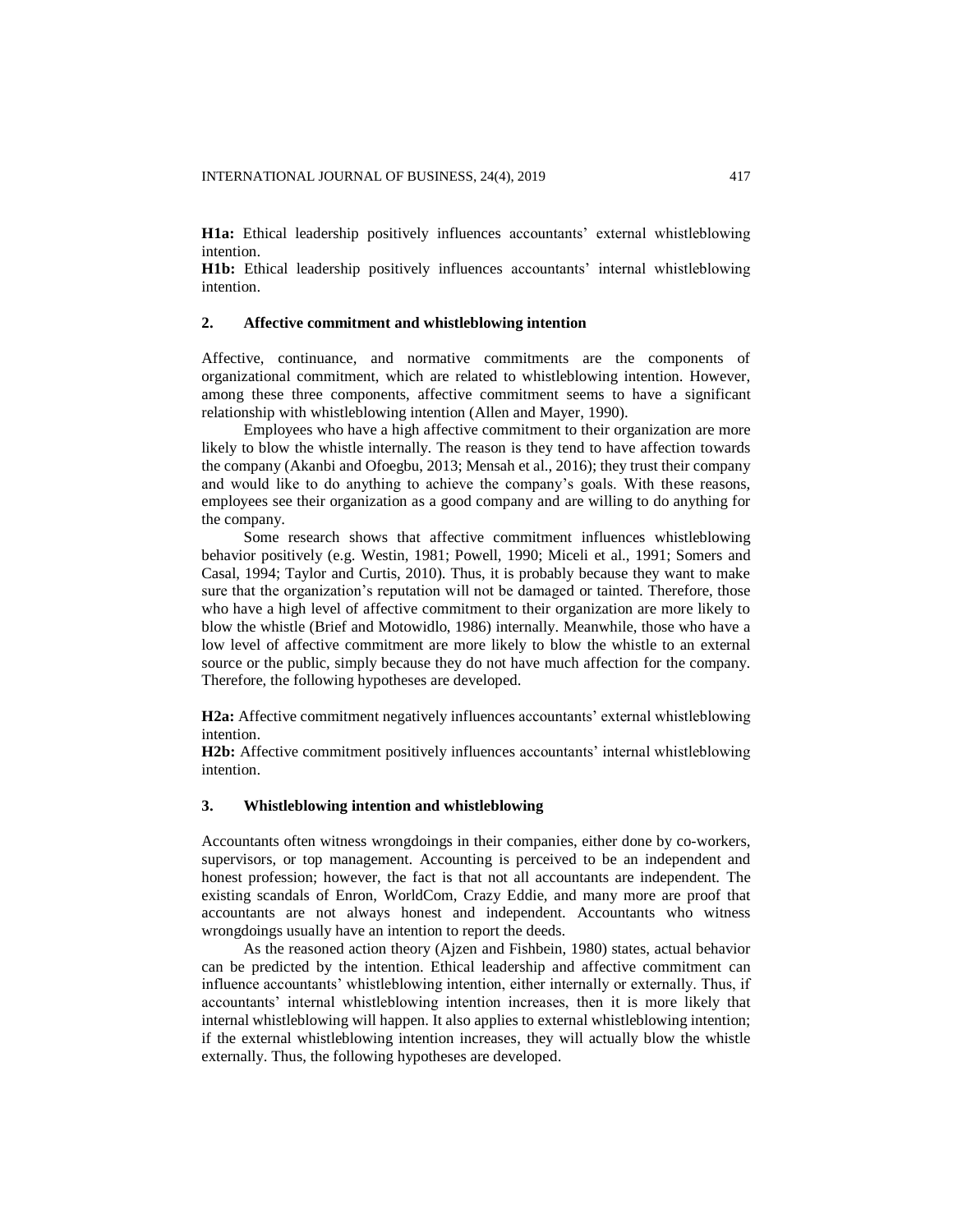**H3a:** External whistleblowing intention is positively related to whistleblowing. **H3b:** Internal whistleblowing intention is positively related to whistleblowing.

## **4. Ethical leadership, affective commitment, whistleblowing intention, and whistleblowing**

Studying whistleblowing directly is in fact difficult due to inherent difficulties in the development of the theory (Park and Blenkinsopp, 2009). This fact leads researchers to indirectly measure whistleblowing through employees' attitudes towards whistleblowing. However, measuring whistleblowing behavior through attitudes is somehow problematic; therefore, intention is found to be the best predictor of actual behavior (Ajzen, 1987) instead of attitude. Thus, if there is an influence that can lead accountants to increase their intention to blow the whistle, it can be concluded that the actual behavior will be performed.

Ethical leadership can influence the employees' intention to blow the whistle. It is a behavior of the superiors that is perceived by their subordinates. When subordinates who want to report a wrongdoing see that their leaders support ethical behavior, both their internal and external intention to blow the whistle might increase because they will think that their leaders will support them to blow the whistle, either outside or inside the organization, since whistleblowing is an ethical behavior. Thus, if the intention increases, whistleblowing will be more likely to happen. On the other hand, if their leaders do not show any sign to support ethical behavior, they may lose the intention because there is no one to support their decision to blow the whistle. So, if there is no intention, whistleblowing will not likely happen.

**H4:** External whistleblowing intention mediates the relationship between ethical leadership and whistleblowing.

**H5:** Internal whistleblowing intention mediates the relationship between ethical leadership and whistleblowing.

Affective commitment can also influence the employees' intention to blow the whistle. It is a behavior that is possessed by the employees when they have affection towards their organization, where they will do anything and strive to achieve all the goals of the company. When subordinates who have affection for their company witness any wrongdoings, their intention to blow the whistle internally will increase, while their intention to blow the whistle externally will decrease. This happens because they do not want to taint their company's reputation by exposing the wrongdoings to the public. Instead, they will report it inside the company as an attempt to correct the wrongdoings or do something about it. Therefore, affective commitment may lead employees to blow the whistle internally, but they will not do it externally.

**H6:** External whistleblowing intention mediates the relationship between affective commitment and whistleblowing.

**H7:** Internal whistleblowing intention mediates the relationship between affective commitment and whistleblowing.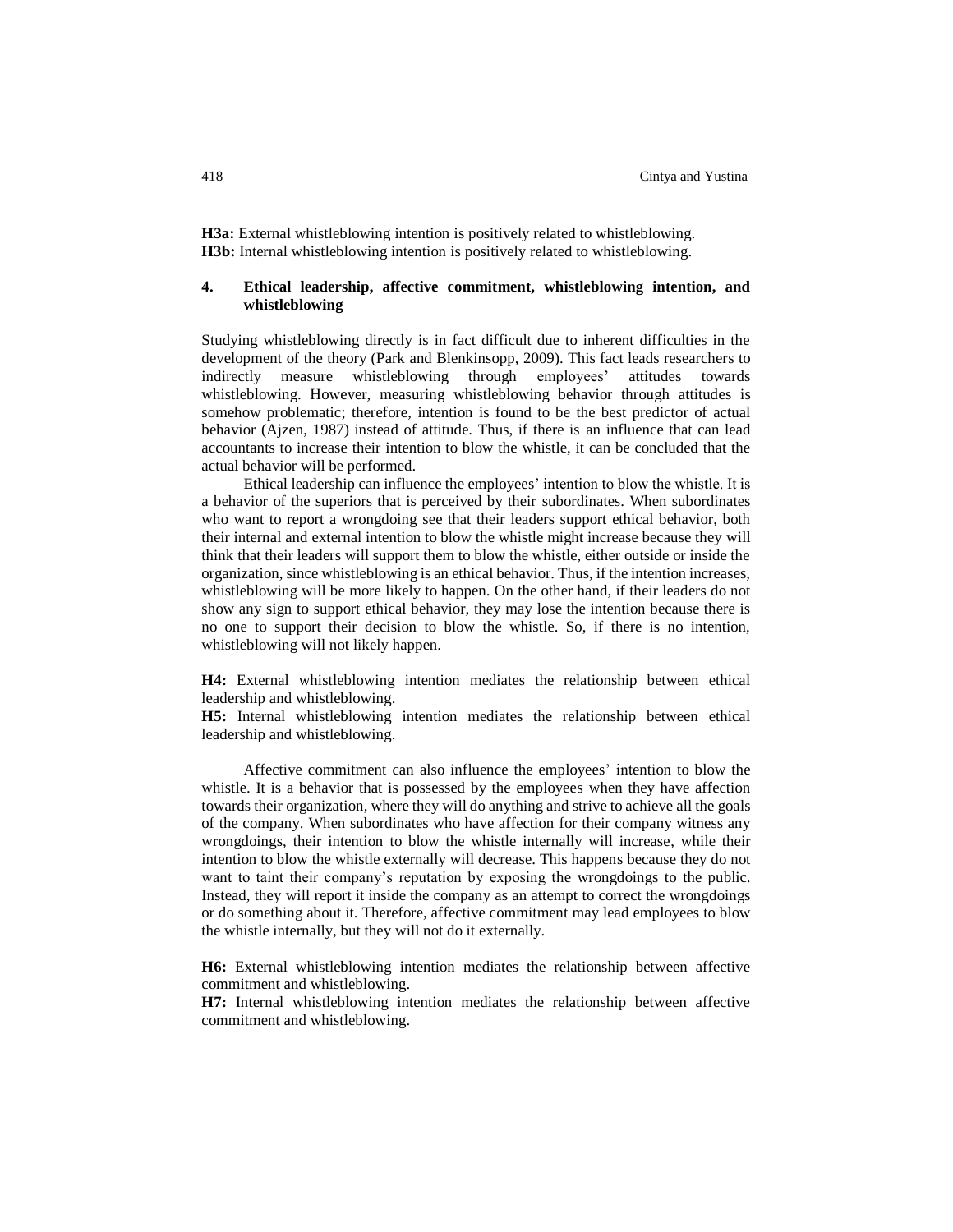## **5. Research Model**

The research model is depicted below with ethical leadership and affective commitment as independent variables, whistleblowing intention (internal and external) as a mediating variable, and whistleblowing as a dependent variable.



## **III. METHODOLOGY**

## **A. Sampling**

Accountants, auditors, and finance staff from various companies in Indonesia were selected to fill-in a web-based survey. From 775 questionnaires distributed, 203 were received and only 161 were properly completed. The response rate was 26.2%, and 79.3% of the response rate was used as the respondents. Among the 161 respondents, 62.11% were male and 37.89% were female. The ages of the respondents ranged from 22–26 (29.81%), 27–32 (32.30%), and above 32 years old (37.89%). Most of the respondents were finance staff (37.27%), 30.43% were accountants, and 32.30% were auditors. From these respondents, 53.42% had work experience of more than six years, 16.77% had four to six years of work experience, and 29.81% had two to four years of experience. Table1 presents the details of the respondents' demographics.

#### **B. Measurement**

Brown et al. (2005) developed a 10-item questionnaire in their research to measure ethical leadership using a five-point Likert scale, where  $1 =$  strongly disagree and  $5 =$ strongly agree. This measurement was used to measure the ethicality of team leadership in the current study. The sample items of this scale were "Listen to what employees have to say" and "Disciplines employees who violate ethical standards". The Cronbach's alpha for this variable was 0.911.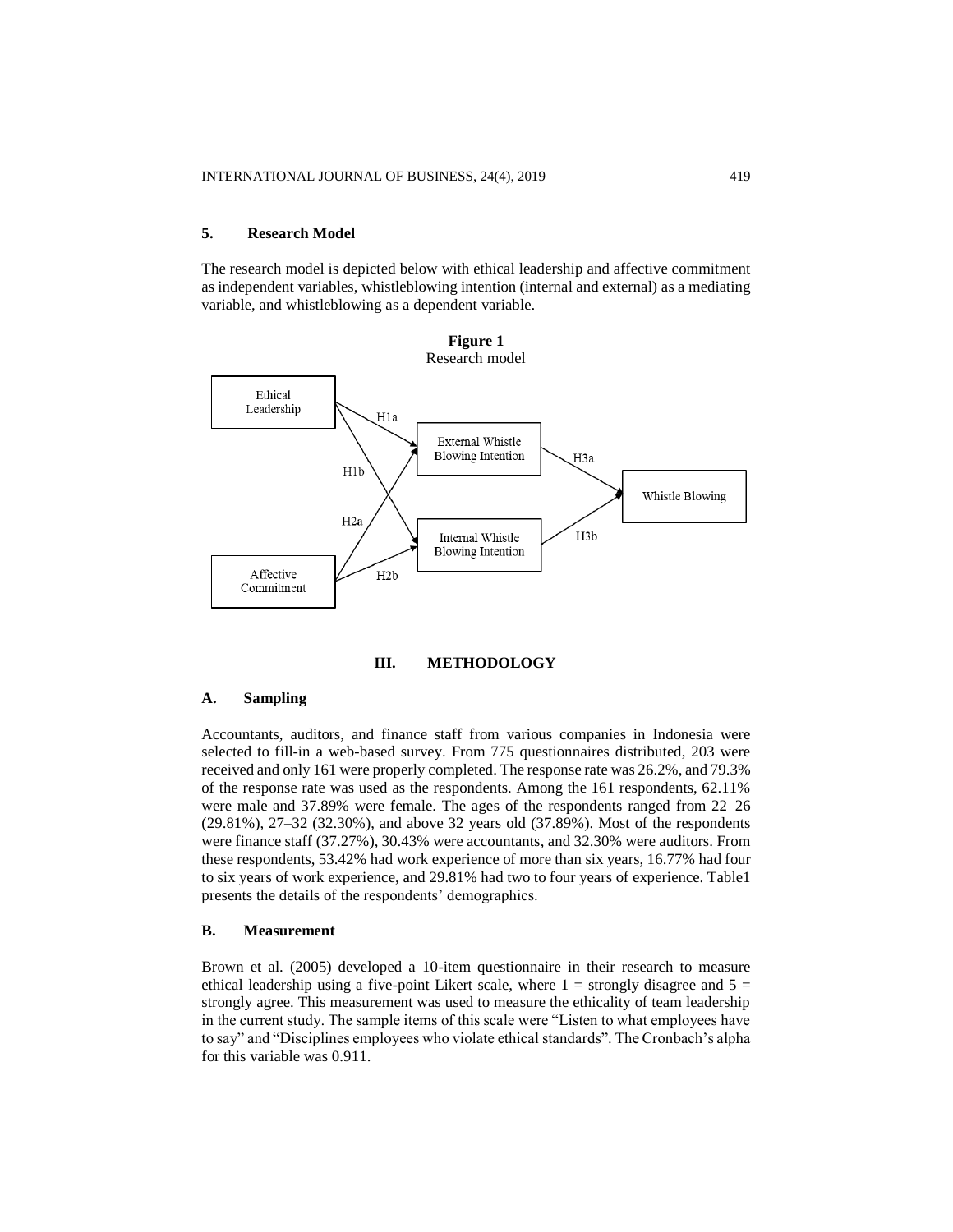| Table 1          |               |  |  |  |
|------------------|---------------|--|--|--|
| Demographic data |               |  |  |  |
|                  | % Respondents |  |  |  |
| Gender           |               |  |  |  |
| Male             | 62.11%        |  |  |  |
| Female           | 37.89%        |  |  |  |
| Occupation       |               |  |  |  |
| Auditor          | 32.30%        |  |  |  |
| Accountant       | 30.43%        |  |  |  |
| Finance          | 37.27%        |  |  |  |
| <b>Tenure</b>    |               |  |  |  |
| $2 - 4$          | 29.81%        |  |  |  |
| $4 - 6$          | 16.77%        |  |  |  |
| >6               | 53.42%        |  |  |  |
| Age              |               |  |  |  |
| $22 - 26$        | 29.81%        |  |  |  |
| $27 - 32$        | 32.30%        |  |  |  |
| >32              | 37.89%        |  |  |  |

An eight-item questionnaire from Allen and Meyer (1990) was used to measure affective commitment. The measurement used a five-point Likert scale to measure it, where  $1 =$  strongly disagree and  $5 =$  strongly agree. The sample items of this scale were "I would be very happy to spend the rest of my career with this organization" and "I enjoy discussing my organization with people outside it". The Cronbach's alpha for this variable was 0.807.

An eight-item questionnaire developed by Park and Blenkinsopp (2009) was used to measure whistleblowing intention. Four items were used to measure external whistleblowing intention and the last four items were applied to measure internal whistleblowing intention. A five-point Likert scale was used where  $1 =$  not at all and  $5 =$ very hard. The question asked was, "If you found wrongdoing in your workplace, how hard would you try to do the following: 'Report it to the appropriate authorities outside of the organization' and 'Use the reporting channels outside of the organization'." The Cronbach's alpha for external whistleblowing intention was 0.733 and 0.706 for internal whistleblowing intention.

Accountants are required to perform in accordance with the standards developed by Crawford and Weirich (2011) to measure whistleblowing. With the statement, "I will report wrongdoings if," the measurement used a five-point Likert scale, where  $1 =$ strongly disagree and  $5 =$  strongly agree. The sample items of this scale were "finding" out failure to record liabilities" and "finding out revenue from sales is recognized without an invoice". The Cronbach's alpha for this variable was 0.850.

## **C. Statistical Analysis**

SEM was used to analyze the relationship between the variables in this study because it is suitable to test latent variables. SEM can be used to confirm, generate, or compare models (Joreskog and Sorbom, 1993), as well as to explore new models or modify hypothesized models (MacCallum, 1995). This method has been widely used in social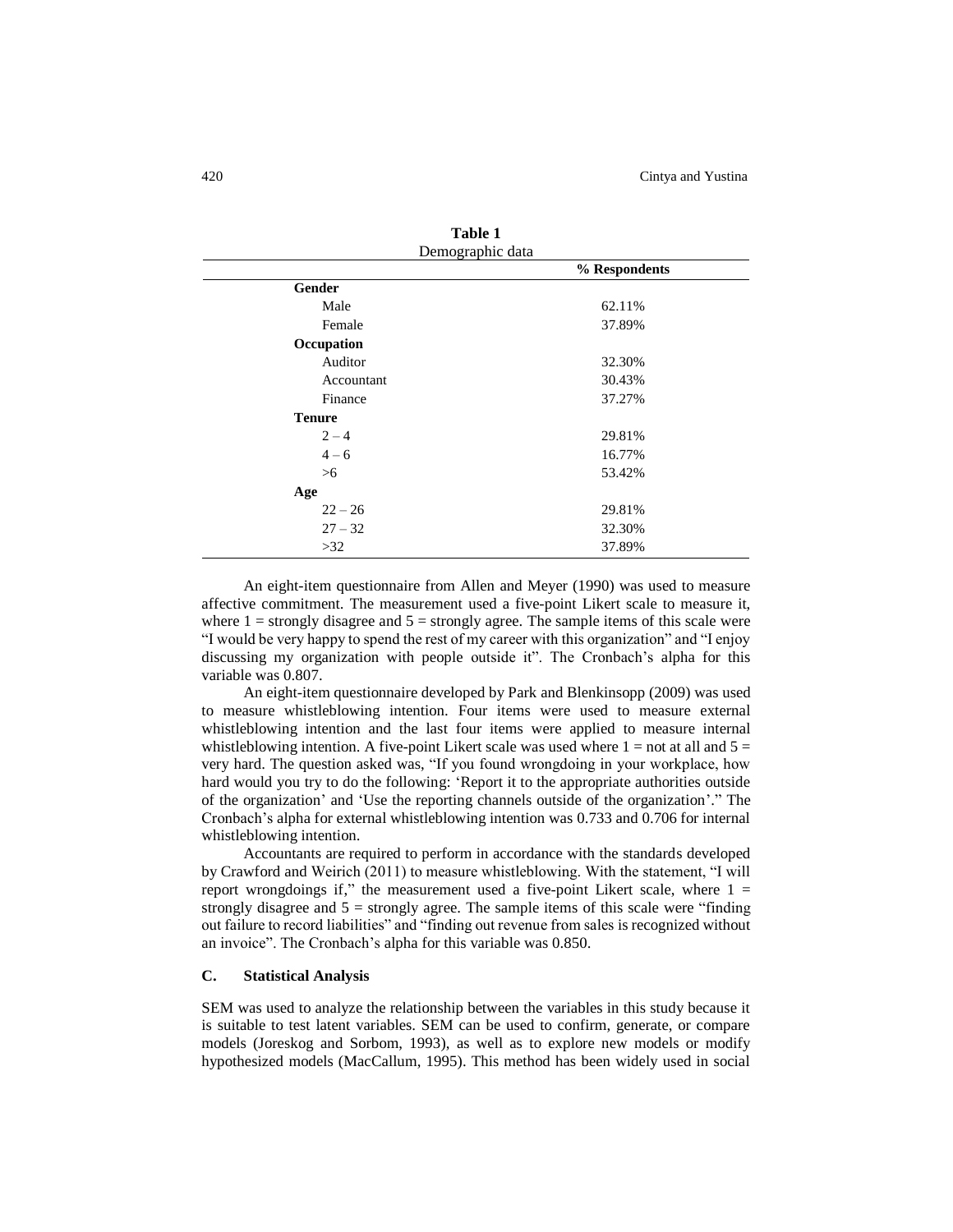science literature (Bentler and Dudgeon, 1996) and is often used by accounting researchers (Gregson, 1992a & 1992b); Kalbers and Fogarty, 1995; Poznanski and Bline, 1997).

## **IV. RESULTS AND DISCUSSION**

Table 2 shows the means, standard deviations, and correlation of study variables. The midpoint of the mean is 2.5. The mean of the ethical leadership was high, slightly above 4.00, which means that the respondents perceived their leaders to be ethical. Moreover, the mean of affective commitment was recorded to be 3.646, which is perceived as high as well. It shows that the respondents were very affective towards their company. Additionally, the mean of internal whistleblowing intention was higher than the external whistleblowing intention (3.865 and 2.488 respectively). It indicates that respondents had more intention to blow the whistle internally than externally when they witnessed wrongdoings. This can be explained as an external whistleblower faces more retaliation threats and social pressure than an internal whistleblower (Dworkin and Baucus, 1998).

Additionally, Table 2 explains the correlation between each variable. Ethical leadership shows an insignificant correlation ( $r = 0.056$ ,  $p = 0.331$ ) toward external whistleblowing intention. This indicates that ethical leadership does not influence accountants' intention to blow the whistle externally. On the other hand, ethical leadership is a good predictor for internal whistleblowing intention (WBI-I) because it shows a positive significant correlation ( $r = 0.421$ ,  $p < 0.001$ ). Moreover, affective commitment has a negative significant correlation  $r = -0.314$ ,  $p < 0.001$ ) to external whistleblowing intention but a positive significant correlation ( $r = 0.172$ ,  $p < 0.093$ ) to internal whistleblowing intention. This can be concluded that affective commitment can influence both external and internal whistleblowing intention. As for the relationship between external whistleblowing intention and internal whistleblowing intention to actual whistleblowing, the table shows that external whistleblowing intention has a negative significance correlation ( $r = -0.159$ ,  $p = 0.015$ ) to whistleblowing, which means that external whistleblowing intention negatively influences whistleblowing. If external whistleblowing exists, whistleblowing may not happen. Meanwhile, internal whistleblowing intention to whistleblowing has a positive significance correlation ( $r =$ 0.491,  $p < 0.001$ ).

|                                         |             |                                                     |            | Table 2               |            |            |    |
|-----------------------------------------|-------------|-----------------------------------------------------|------------|-----------------------|------------|------------|----|
|                                         |             |                                                     |            | Descriptive statistic |            |            |    |
|                                         | <b>Mean</b> | <b>SD</b>                                           | EL         | AC                    | WBI-E      | WBI-I      | WB |
| EL                                      | 4.022       | 0.976                                               |            |                       |            |            |    |
| AC                                      | 3.646       | 1.151                                               |            |                       |            |            |    |
| WBI-E                                   | 2.488       | 1.139                                               | 0.056      | $-0.314***$           |            |            |    |
| WBI-I                                   | 3.865       | 1.014                                               | $0.421***$ | $0.172*$              |            |            |    |
| <b>WB</b>                               | 4.519       | 0.643                                               |            |                       | $-0.159**$ | $0.491***$ |    |
| *** $C_{i \text{ce}}$ at $\approx 0.01$ |             | $^{**}$ Ciante $\sim$ 0.05 $^{*}$ Ciante $\sim$ 0.1 |            |                       |            |            |    |

Sig at  $p<0.01$ \*\*Sig at  $p<0.05$  \*Sig at  $p<0.1$ 

Besides the reliability, the validity of the constructs needs to be noted as well. The construct validity test was divided into three types: convergent validity, discriminant validity, and predictive validity. Convergent validity can be seen when the constructs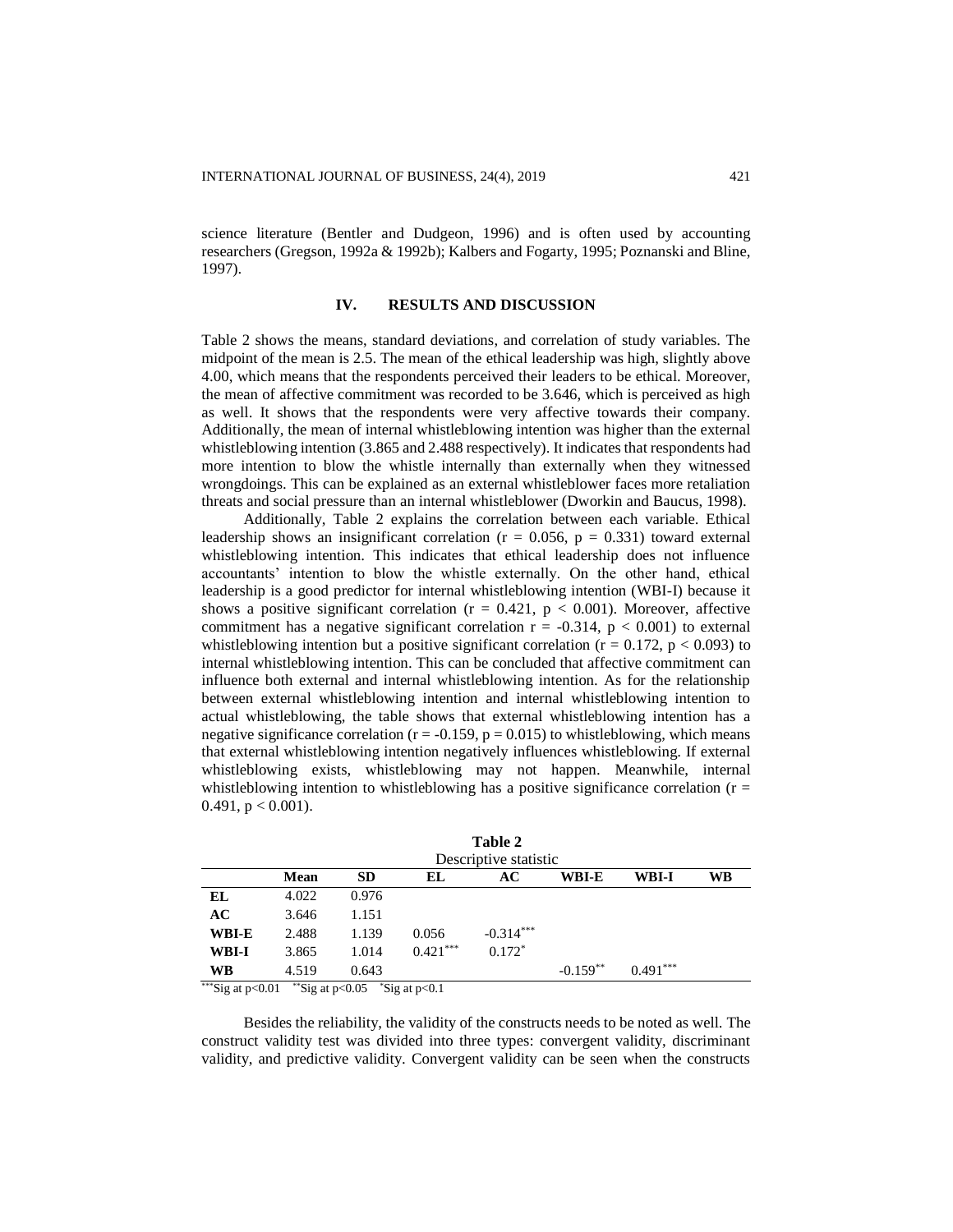have 1) loadings that are higher than 0.70, and 2) the p value is significant at  $\langle 0.05 \rangle$  (Hair et al., 2013). The loadings need to be greater than 0.70, because the latent variable is supposed to explain at least 50% of the variance of each construct. However, in some cases, the ideal value of 0.70 for convergent validity cannot be fulfilled, oftentimes due to newly developed questionnaires. Thus, loadings that range from 0.40-0.70 need to be considered. The construct can be removed if it can increase the value of the average variance extracted (AVE) and composite reliability above the limit. Meanwhile, a construct that has a loading below 0.40 should be removed. So, in this study, three constructs that had loadings below 0.40 were removed. The removed constructs include: 1) "I enjoy discussing my organization with people outside it" (AC2), 2) "I think that I could easily become as attached to another organization as I am to this one" (AC4), and 3) "I found inadequate disclosure in footnotes or management discussions and analysis" (WB6). The remaining indicators are shown in Table 3 with an AVE of at least 0.517 and a loading of at least 0.597, 0.542, 0.716, 0.678, and 0.694 for ethical leadership, affective commitment, external whistleblowing intention, internal whistleblowing intention, and whistleblowing, respectively.

Full collinearity VIF is the result of a full collinearity test that consists of vertical and lateral multicollinearity. The researcher usually pays more attention to vertical collinearity but less attention to lateral collinearity, even though lateral collinearity is also important because it may lead to biased results. The requirement for full collineairity VIF is that the value must be less than 3.3 (Kock, 2015). As seen from Table 3, the values of full collineairity VIF for each variable are less than 3.3. Therefore, it can be concluded that the model is free from vertical collinearity, lateral collinearity, and the common biased method problem. Overall, the analysis denotes that the measurement model is reliable and valid.

Discriminant validity can be obtained by comparing the square root of AVE and the correlation between the constructs. If the AVE square root is greater than the correlation between the pairs of constructs, then it is considered valid. Thus, Table 4 shows the correlation between the constructs and the AVE square root in the diagonal. It shows that all the diagonal elements are greater than the correlation between the variables in the same column.

#### **A. Structural Model Analysis**

The model of this research is presented below, formed by valid and reliable constructs that have been proven in the measurement model analysis. It is shown that the  $\mathbb{R}^2$  of external and internal whistleblowing intention are 0.096 and 0.272, respectively. It means that 10% of external whistleblowing intention and 27% of internal whistleblowing intention can be explained by ethical leadership and affective commitment. Additionally, the  $R^2$  of whistleblowing is 0.306, which means that around 31% of whistleblowing can be explained by both external and internal whistleblowing. Moreover, the goodness of fit model is used to evaluate whether the model is fit or supported by the data. The criteria for goodness of fit includes three indicators, which are: 1) average path coefficient (APC)  $<$  0.05, 2) average R<sup>2</sup> (ARS)  $<$  0.05, and 3) average variance inflation factor (AVIF)  $<$  5. The results of the model fulfill the requirements of the goodness of fit with APC=0.269, ARS=0.225, and AVIF=1.118.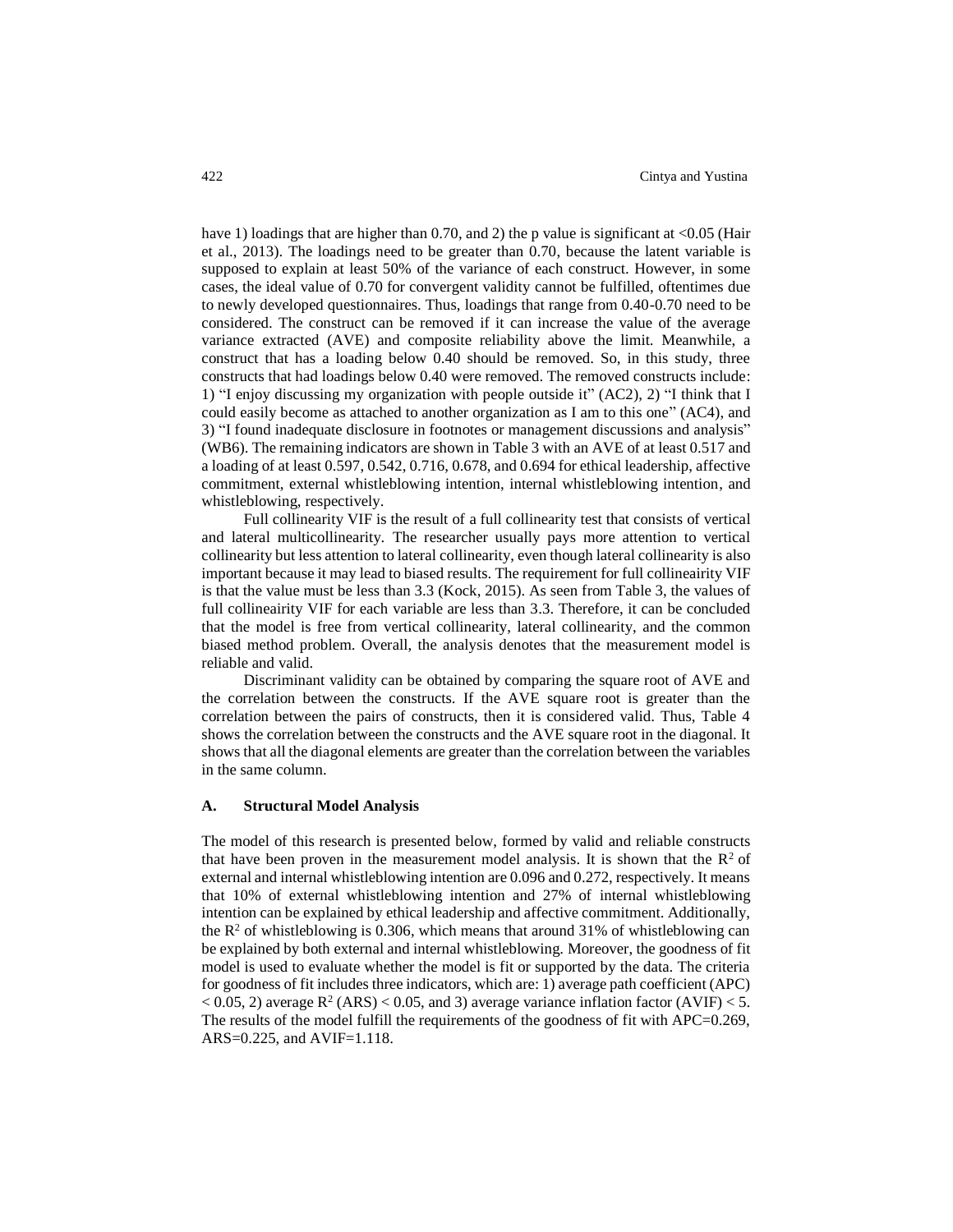| Reliability and convergent validity                                                                             |       |       |         |  |
|-----------------------------------------------------------------------------------------------------------------|-------|-------|---------|--|
| <b>Latent Variable</b>                                                                                          | Mean  | S.D   | Loading |  |
| Ethical Leadership (CR = $0.926$ ; AVE = $0.560$ ; Cronbach Alpha = $0.911$ )                                   |       |       |         |  |
| Conducts h/h personal life in an ethical manner.                                                                | 4.006 | 0.898 | 0.597   |  |
| Defines success not just by results but also the way that they are obtained.                                    | 4.198 | 1.094 | 0.641   |  |
| Listen to what employees have to say.                                                                           | 4.111 | 0.968 | 0.741   |  |
| Disciplines employees who violate ethical standards.                                                            | 4.130 | 1.044 | 0.708   |  |
| Makes fair and balanced decision.                                                                               | 4.006 | 0.919 | 0.838   |  |
| Can be trusted.                                                                                                 | 4.043 | 0.951 | 0.750   |  |
| Discusses business ethics or values with employees.                                                             | 3.962 | 0.987 | 0.771   |  |
| Sets an example of how to do things the right way in terms of ethics.                                           | 4.080 | 0.942 | 0.846   |  |
| Has the best interests of employees in mind?                                                                    | 3.813 | 1.050 | 0.819   |  |
| When making decisions, asks "what is the right thing to do?"                                                    | 3.869 | 0.909 | 0.730   |  |
| Affective Commitment ( $CR = 0.862$ ; AVE = 0.517; Cronbach Alpha = 0.807)                                      |       |       |         |  |
| I would be very happy to spend the rest of my career with this organization.                                    | 3.229 | 1.200 | 0.577   |  |
| I really feel as if this organization's problems are my own.                                                    | 3.931 | 0.988 | 0.542   |  |
| I do not feel like 'part of the family' at my organization ®.                                                   | 3.857 | 1.244 | 0.783   |  |
| I do not feel 'emotionally attached' to this organization ®.                                                    | 3.577 | 1.213 | 0.846   |  |
| This organization has a great deal of personal meaning for me.                                                  | 3.782 | 1.017 | 0.691   |  |
| I do not feel a <i>strong</i> sense of belonging to $my$ organization $\mathcal{D}$ .                           | 3.496 | 1.241 | 0.819   |  |
| Whistle Blowing Intention - External (CR = $0.833$ ; AVE = $0.555$ ; Cronbach Alpha = $0.733$ )                 |       |       |         |  |
| "If you found wrongdoing in your workplace, how hard would you try to do the following?"                        |       |       |         |  |
| Report it to the appropriate authorities outside of the organization.                                           | 2.832 | 1.163 | 0.716   |  |
| Use the reporting channels outside of the organization.                                                         | 2.527 | 1.178 | 0.716   |  |
| Provide information to outside agencies.                                                                        | 2.329 | 1.111 | 0.739   |  |
| Inform the public of it.                                                                                        | 2.260 | 1.104 | 0.764   |  |
| Whistle Blowing Intention - Internal ( $CR = 0.819$ ; $AVE = 0.532$ ; Cronbach Alpha = 0.706)                   |       |       |         |  |
| the contract of the contract of the contract of the contract of the contract of the contract of the contract of |       |       |         |  |

**Table 3**

'If you found wrongdoing in your workplace, how hard would you try to do the following?'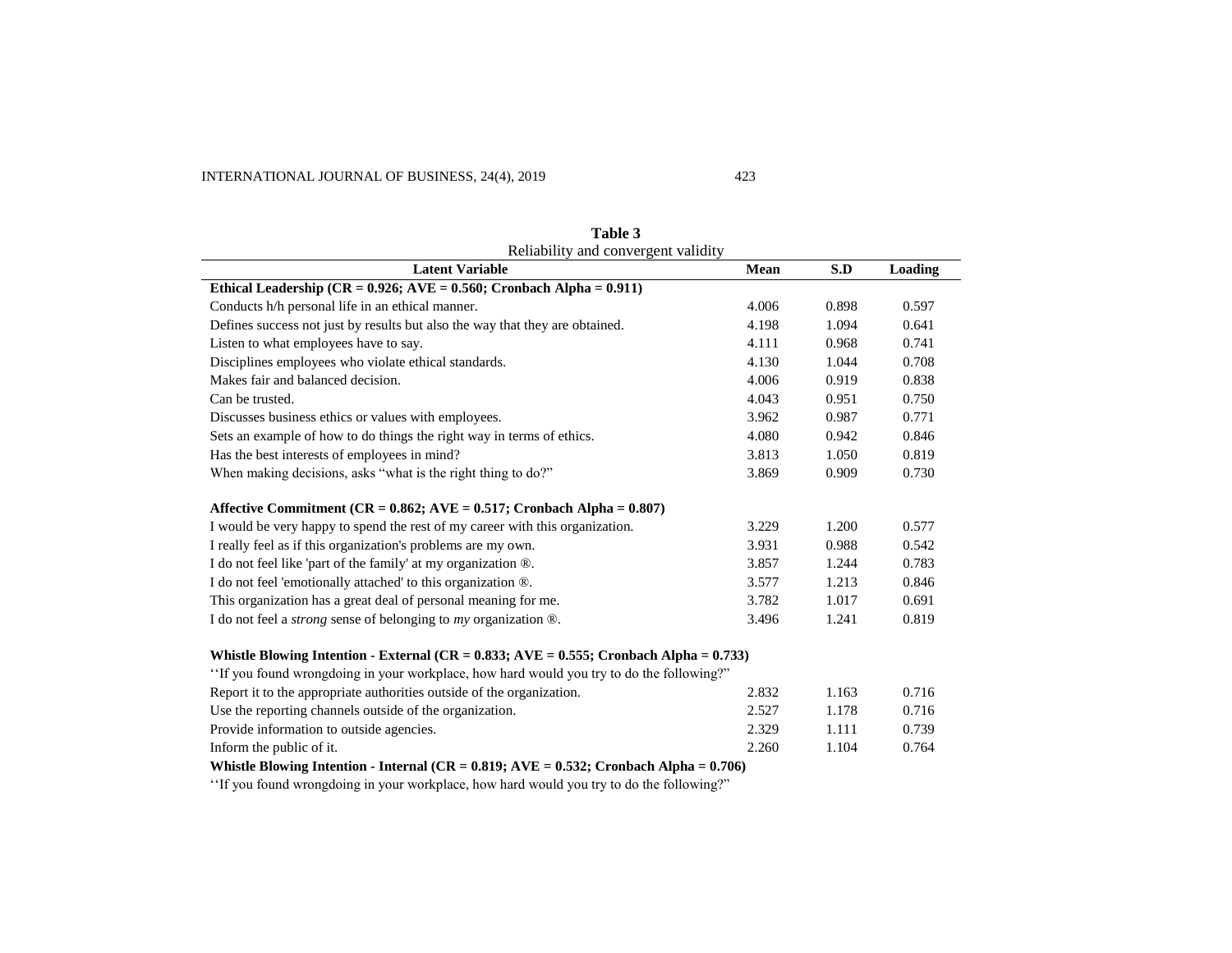| 424 | Cintva and Yustina |
|-----|--------------------|
|-----|--------------------|

| Report it to the appropriate persons within the organization.        | 3.931 | 1.055 | 0.678 |
|----------------------------------------------------------------------|-------|-------|-------|
| Use the reporting channels inside of the organization.               | 3.937 | 1.029 | 0.761 |
| Let upper level of management know about it.                         | 3.515 | 1.096 | 0.729 |
| Tell my supervisor about it.                                         | 4.047 | 0.877 | 0.746 |
|                                                                      |       |       |       |
| Whistle Blowing $(CR = 0.894; AVE = 0.628; Cronbach Alpha = 0.850)$  |       |       |       |
| "I will report wrongdoings if:"                                      |       |       |       |
| Finding out revenue from sales is recognized without invoice.        | 4.652 | 0.615 | 0.735 |
| Finding out overstated inventory quantities during stock taking.     | 4.627 | 0.557 | 0.796 |
| Finding out improper deferral of costs when conducting cut-off test. | 4.521 | 0.643 | 0.871 |
| Finding out failure to record liabilities.                           | 4.465 | 0.671 | 0.853 |
| Finding out "Cookie Jar" accounting.                                 | 4.329 | 0.731 | 0.694 |

| Table 4<br>Discriminant validity |            |             |            |            |           |
|----------------------------------|------------|-------------|------------|------------|-----------|
|                                  | EL         | AC          | WBI-E      | WBI-I      | <b>WB</b> |
| EL                               | (0.748)    |             |            |            |           |
| AC                               | $0.480***$ | (0.719)     |            |            |           |
| WBI-E                            | $-0.032$   | $-0.282***$ | (0.745)    |            |           |
| WBI-I                            | $0.488***$ | $0.293***$  | 0.047      | (0.729)    |           |
| WВ                               | $0.472***$ | $0.367***$  | $-0.131**$ | $0.475***$ | (0.793)   |

Diagonal element: Square root of AVE; off-diagonal: Correlation between construct

\*\*\*Sig at  $p<0.01$  \*\*sig at  $p<0.05$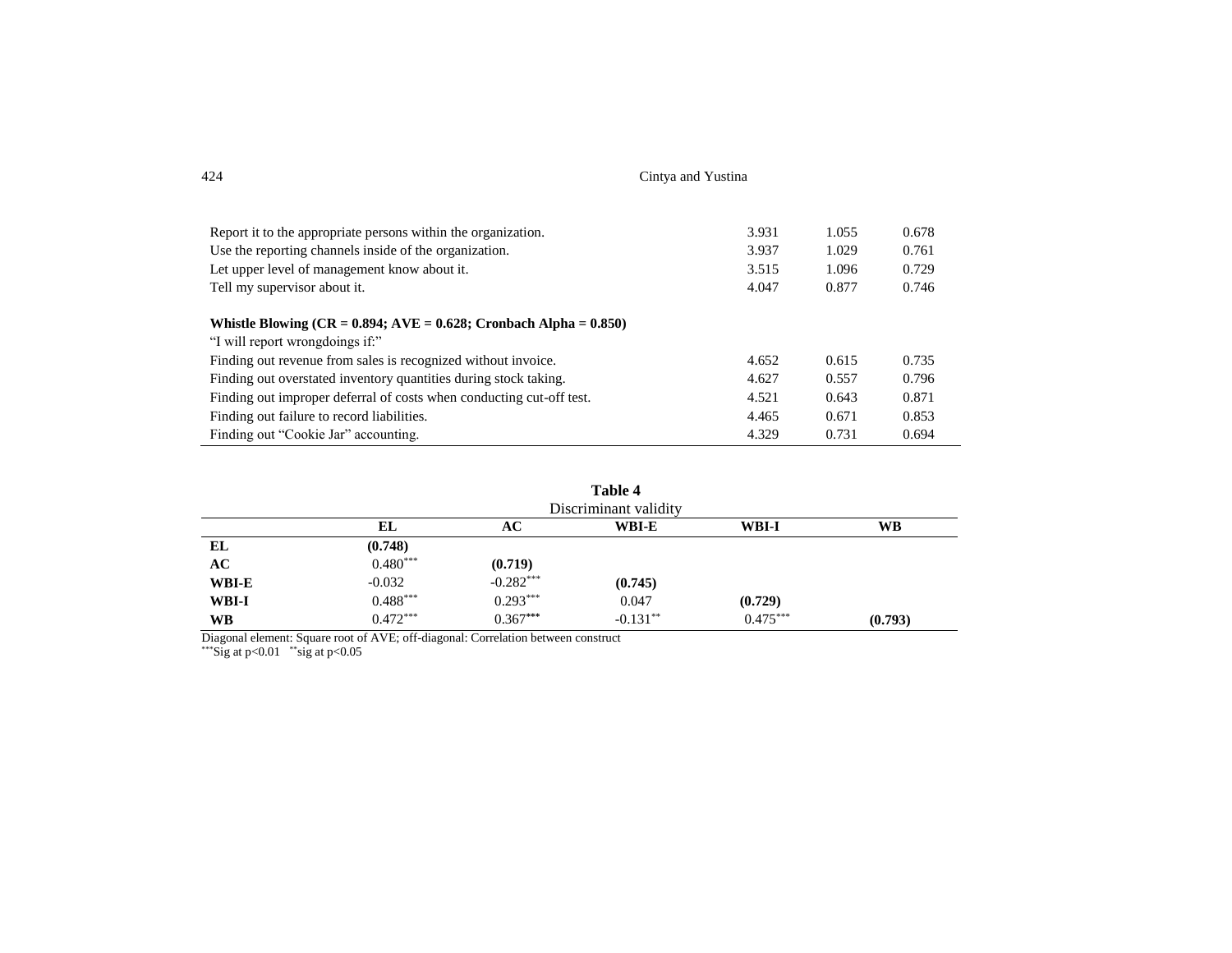## **B. Hypothesis Testing**

Figure 2 presents the relationship between variables. It shows that the relationship between ethical leadership and external whistleblowing intention is insignificant  $(\beta=0.056, p=0.331)$ , while the relationship between ethical leadership and internal whistleblowing intention is significant ( $\beta$ =0.421, p<0.001). Therefore, this explains that H1a is not supported, while H1b is supported. Next, the figure shows a significant relationship between affective commitment and whistleblowing intention—for both external and internal whistleblowing. It shows a negative relationship between affective commitment and external whistleblowing intention ( $\beta$ = -0.314, p<0.001), but a positive relationship between affective commitment and internal whistleblowing intention  $(\beta=0.172, p=0.039)$ . Therefore, it can be concluded that H2a and H2b are both supported. Moreover, the figure presents a significant relationship between external whistleblowing intention and internal whistleblowing intention to whistleblowing. However, there is a negative relationship between external whistleblowing intention and whistleblowing  $(\beta = -1)$ 0.159, p=0.015), which means H3a is not supported. On the other hand, internal whistleblowing intention and whistleblowing have a positive relationship ( $\beta$ =0.491, p<0.001) which means that H3b is supported.



Moreover, this study tested whether external and internal whistleblowing intentions fully or partially mediate ethical leadership and affective commitment to whistleblowing (Hypotesis 4 to hypothesis 7). When there is an external whistleblowing intention as the mediator, the association between ethical leadership and whistleblowing is still significant  $(R^2 = 0.49, p<0.01)$ , but the direct effect coefficient has a lower value, dropping from 0.53 to 0.49. Additionally, the association between affective commitment and whistleblowing is also significant ( $R^2 = 0.36$ , p<0.01), but the direct coefficient also has a lower value, dropping from 0.41 to 0.36.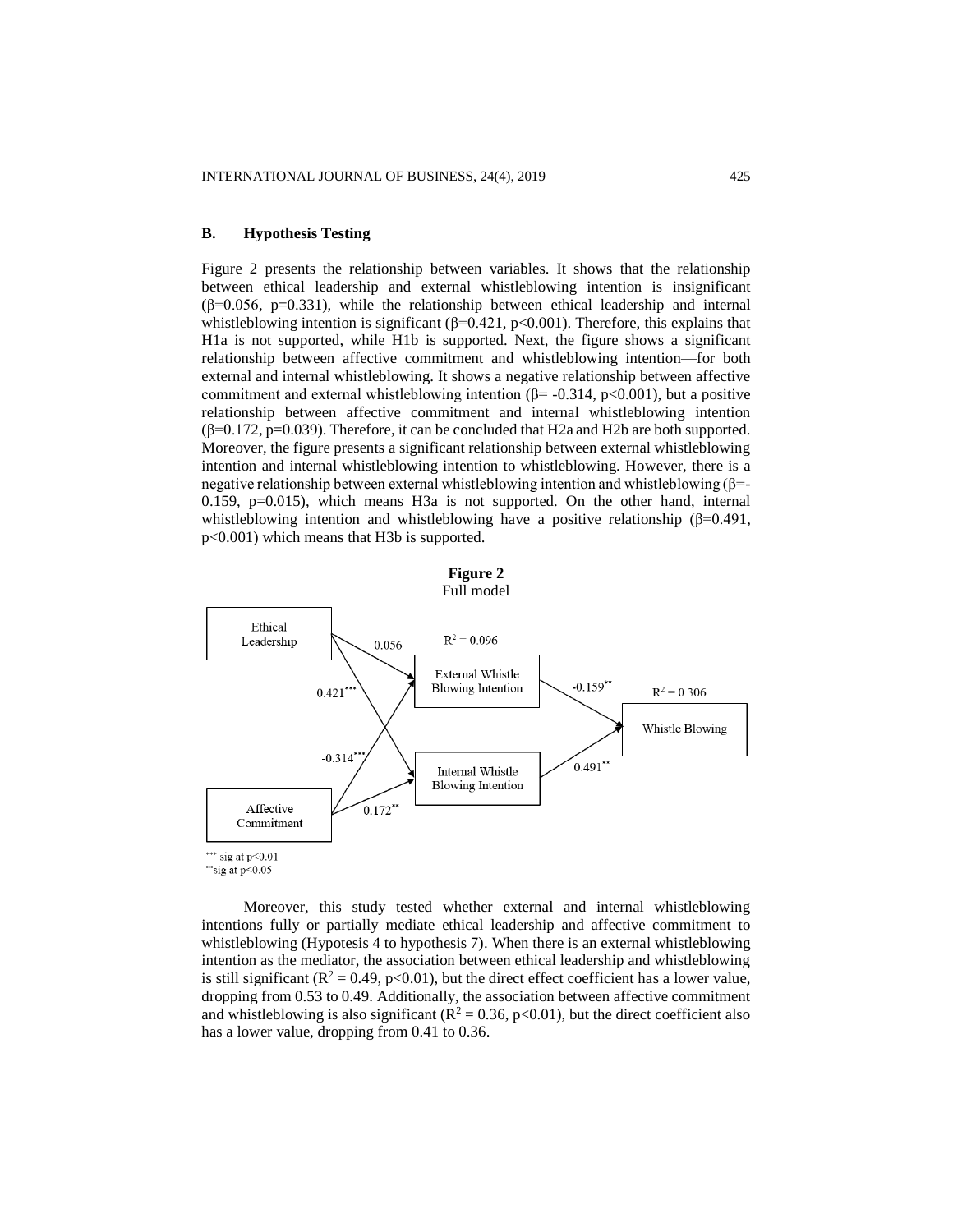When internal whistleblowing intention exists as the mediator, the association between ethical leadership and whistleblowing is still significant ( $R^2 = 0.35$ , p<0.01), but the direct effect coefficient has a lower value, dropping from 0.53 to 0.35. Furthermore, the association between affective commitment and whistleblowing is also still significant  $(R^2 = 0.24, p<0.01)$ , but the direct coefficient also has a lower value, dropping from 0.41 to 0.24.

It is revealed that both external and internal whistleblowing only partially mediate the relationship between ethical leadership and affective commitment to whistleblowing, then by showing this result, H4 to H7 are supported. By partially mediating, it means that there are other factors that mediate the relationship between the independent variable and the dependent variable (Baron and Kenny, 1986).

## **C. Discussion**

The purpose of this study was to examine the relationship between ethical leadership, affective commitment, and whistleblowing, with accountants' internal and external whistleblowing intention as mediating variables. The results stated above show that 8 of 10 hypotheses are supported while the remaining ones are not. A summary of the supported and non-supported hypotheses can be seen in Table 5. Supporting H1b, the findings show that ethical leadership is positively related to internal whistleblowing intention. The higher the leaders' ethicality is perceived by their subordinates, it increases subordinates' intention to blow the whistle internally. This happens because accountants see their leader to be ethical and to support ethical behavior. Therefore, accountants could easily approach their leader and report any wrongdoings they have witnessed. Next, H2a and H2b are also proven, where affective commitment negatively influences external whistleblowing intention, but it influences internal whistleblowing intention positively. Thus, these findings show the same results as Alleyne's (2016) research. This means that the higher the employees' affection toward the company is, it will reduce their intention to blow the whistle externally, while the higher the affection of employees to the company is, it will increase their intention to blow the whistle internally. It can be explained that employees who have a high affection commitment to their company do not want their company to have a bad reputation. Next, supporting H3b, the findings show that internal whistleblowing intention is positively related to whistleblowing. Thus, when accountants have an intention to blow the whistle internally, they will actually blow it. It is in line with Ajzen's theory, as he stated that whistleblowing intention is the best predictor of actual behavior.

Moreover, the results show that external and internal whistleblowing intention partially mediates the relationship between ethical leadership and affective commitment to whistleblowing (H4 to H7 are supported). This finding provides new evidence and supports the argument stated by Ajzen (1991) that intention is the best predictor for actual behavior. Thus, the role of whistleblowing intention is important in the relationship of ethical leadership and affective commitment of accountants towards their whistleblowing decision.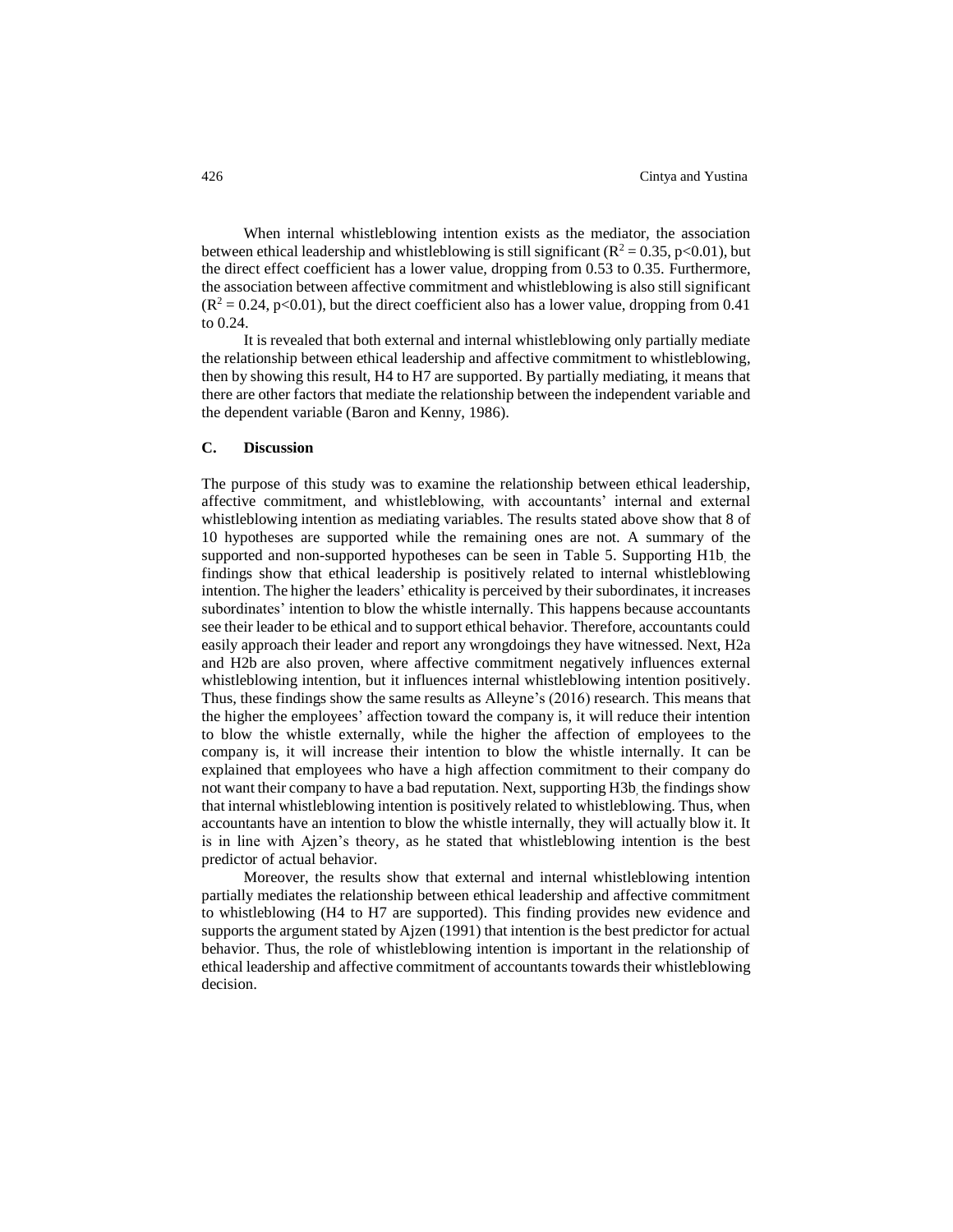| <b>PLS</b> results            |            |
|-------------------------------|------------|
| <b>Panel A. Direct Effect</b> |            |
| <b>Variable</b>               | Path to    |
|                               | <b>WB</b>  |
| Ethical Leadership (EL)       | $0.526***$ |
| $R^2$                         | 0.277      |
| Affective Commitment (AC)     | $0.408***$ |
| $\mathbb{R}^2$                | 0.167      |

| Table 5                                              |
|------------------------------------------------------|
| $\overline{\text{DI}}$ $\overline{\text{S}}$ regults |

## **Panel B. Testing the mediating effect**

| <b>Variable</b>                            | Path to     |             |             |  |
|--------------------------------------------|-------------|-------------|-------------|--|
|                                            | WBI-E       | WBI-I       | WB          |  |
| Ethical Leadership (EL)                    | $-0.118$    |             | $0.487***$  |  |
| Whistle Blowing Intention-External (WBI-E) |             |             | $-0.163***$ |  |
| $\mathbb{R}^2$                             | 0.014       |             | 0.302       |  |
| Ethical Leadership (EL)                    |             | $0.498$ *** | $0.346***$  |  |
| Whistle Blowing Intention-Internal (WBI-I) |             |             | $0.356***$  |  |
| $\mathbb{R}^2$                             |             | 0.248       | 0.371       |  |
| Affective Commitment (AC)                  | $-0.325***$ |             | $0.364***$  |  |
| Whistle Blowing Intention-External (WBI-E) |             |             | $-0.202$    |  |
| $\mathbb{R}^2$                             | 0.106       |             | 0.206       |  |
| Affective Commitment (AC)                  |             | $0.360***$  | $0.243***$  |  |
| Whistle Blowing Intention-Internal (WBI-I) |             |             | $0.440***$  |  |
| $\mathbb{R}^2$                             |             | 0.130       | 0.333       |  |

#### **Panel C. Full Model**

| <b>Variable</b>                            | Path to     |            |            |  |
|--------------------------------------------|-------------|------------|------------|--|
|                                            | WBI-E       | WBI-I      | WB         |  |
| Ethical Leadership (EL)                    | 0.056       | $0.421***$ |            |  |
| Affective Commitment (AC)                  | $-0.314***$ | $0.172**$  |            |  |
| Whistle Blowing Intention-External (WBI-E) |             |            | $-0.159**$ |  |
| Whistle Blowing Intention-Internal (WBI-I) |             |            | $0.491***$ |  |

As already stated, 8 of 10 hypotheses in this study are supported, and it is already explained above. However, 2 of them are not supported, which are the following: "Ethical leadership positively influences accountants' internal whistleblowing intention" (H1b) and "External whistleblowing intention is positively related to whistleblowing" (H3a). First, ethical leadership is predicted to be positively related to whistleblowing intention (H1a), with the following logic: the higher the ethicality of a leader is perceived by the subordinates, the intention to blow the whistle externally increases because they know that their leader will protect them as the leader has high ethicality. In fact, this study found that ethical leadership does not influence the employees' intention to blow the whistle externally. Perceived behavioral control could be an explanation for this unsupported hypothesis. Perceived behavioral control refers to ''the perceived level of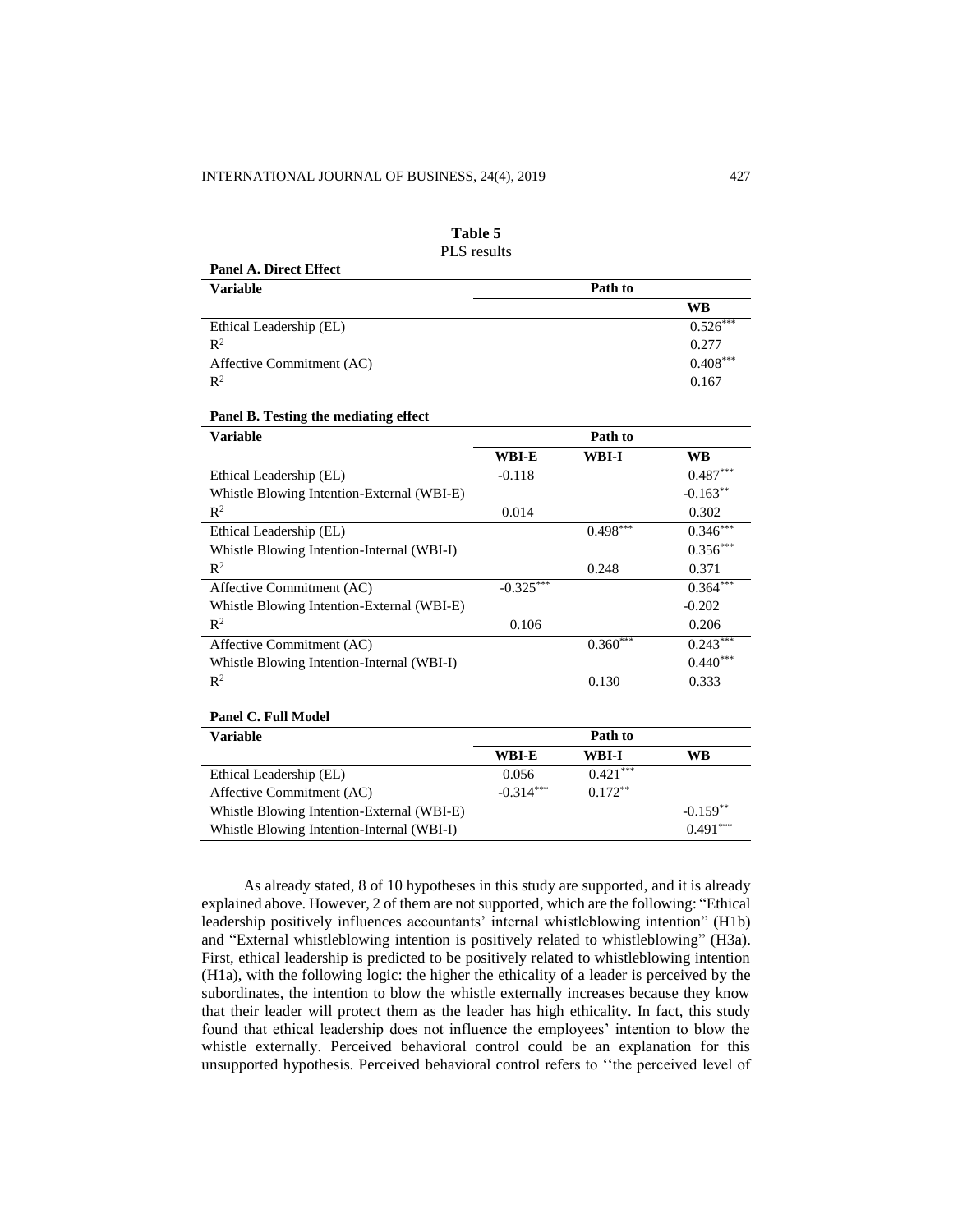difficulty to perform a behavior'' (Ajzen, 1991, p. 188). The theory states that a behavior or intention to do a specific behavior depends on the availability of opportunities and resources (Ajzen, 1991). Ethical leadership can be seen as one of the resources for employees to report any unethical behavior. Employees' intention to blow the whistle may increase because they see that it will be easy to tell their leader about it since the leader's ethicality is high. However, this opportunity can only be seen by internal whistleblowers. Their intention may increase because they see that their leader is ethical, so they can easily report any unethical behavior to the leader and the leader will be more likely to support them in blowing the whistle within an organization. However, an ethical leader has nothing to do with an external whistleblower. As perceived behavior is explained, intention will increase if an individual finds an opportunity or resources that will ease their way to perform a behavior. Employees' intention to blow the whistle externally depends on the opportunity and the resource that can ease their way to blow the whistle externally. Once the employees find there is an opportunity and there is a resource that can link them to outside the organization, their intention to blow the whistle externally may increase. However, because a leader is a person within an organization, they (leaders) obviously are not the resource or opportunity for a whistleblower and have nothing to do with an employee who wants to declare unethical behavior to someone outside of the organization. That is why H1b is supported but H1a is not.

As for the second unsupported hypothesis, H3a states that external whistleblowing intention is positively related to whistleblowing. When the intention is formed, more likely it will turn to actual behavior (Ajzen, 1991). However, this hypothesis is not supported. The results show that the relationship between external whistleblowing intention and whistleblowing is negative rather than positive, as stated in H3a. Therefore, the finding shows that when external whistleblowing intention exists, the actual whistleblowing behavior may not happen. According to Dworkin and Baucus (1998), an external whistleblower more often faces a retaliation threat than an internal whistleblower. As an external whistleblower is often referred to as a traitor by those within the organization and as an icon of betrayal (Park and Blenkinsopp, 2009), the individual will be more likely to get a retaliation threat (Miceli and Near, 1992; Mesmer-Magnus and Viswesvaran, 2005). The retaliation threat could be in the form of being downgraded, given work without responsibility, assigned lots of work, or handed difficult work that requires specific skills and knowledge (Bok, 1980), as well as having employment termination or receiving a death threat (Parmerlee et al., 1982; Mesmer-Magnus and Viswesvaran, 2005). Thus, because accountants may encounter these threats when blowing the whistle, they may keep their mouths shut even if they have an intention to blow the whistle externally.

In conclusion, H1a is not supported because ethical leadership has nothing to do with external whistleblowing intention, since leaders are those within the organization. Then, H3a is also not supported, since an external whistleblower faces more consequences and retaliation than an internal whistleblower, so they are discouraged to execute their intention to an actual behavior.

## **V. CONCLUSION**

This study examined how ethical leadership and affective commitment influence whistleblowing via whistleblowing intention. The data was collected from 161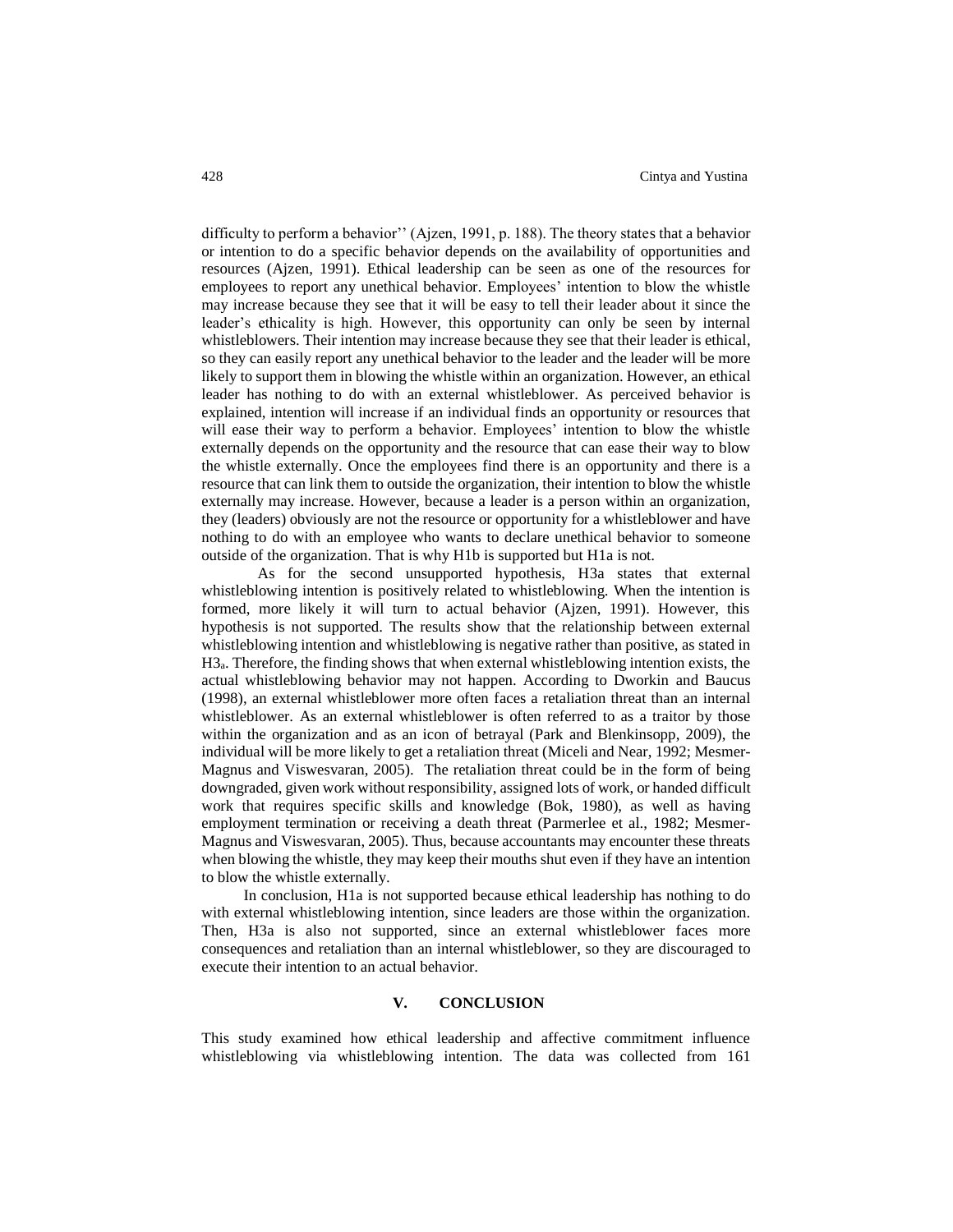accountants in Indonesia. Ten hypotheses were tested using SEM-PLS. Eight out of ten hypotheses were supported. The results show that ethical leadership does not influence external whistleblowing intention but internal whistleblowing intention. Affective commitment positively affects internal whistleblowing intention but has a negative influence on external intention. Moreover, external intention is negatively related to whistleblowing, while internal intention shows a positive relationship.

The results of this study also demonstrate that whistleblowing intention mediates ethical leadership and affective commitment to whistleblowing. Thus, it is important to increase accountants' intention to blow the whistle, as they are the ones who usually witness unethical behavior in an organization. Moreover, when the wrongdoings are done by top management and hard to be detected, the role of a whistleblower is really important. In order to increase whistleblowing intention, a company needs to have an ethical leader within the company and also to create an environment where accountants can easily blow the whistle, for example, by providing a reporting channel to blow the whistle. As the results show, internal whistleblowing will be more likely to happen than external whistleblowing. Therefore, it will be beneficial to the company as wrongdoings can be solved within the organization, without damaging the company's reputation. Additionally, whistleblowers help management to detect wrongdoings that may be undetected.

This study is not without its limitations. Firstly, the population used in this study is very specific, both in occupation and nationality. This study focused on one occupation (accountant) and one nationality (Indonesian). In this case, this study cannot guarantee that the results are applicable for other occupations. Also, respondents from a different country may present different results. Therefore, future research may repeat this study for a wider range of occupations and nationalities.

Secondly, the results of this study show that ethical leadership is not associated with external whistleblowing intention. This happens because an ethical leader is a person within an organization, while an accountant who has the intention to blow the whistle externally needs resources outside of the organization. Thus, ethical leadership is not significant for an accountant who wants to blow the whistle externally. Therefore, future research could seek other variables that have a relation and could increase external whistleblowing intention, such as an altruism trait. According to Dozier and Miceli (1985), altruism is a good predictor for whistleblowing. Those who have altruism will blow the whistle without fear of retaliation. Therefore, altruism may be a variable that could increase external whistleblowing intention.

Third, the results shown in this study also present the negative relationship between external whistleblowing intention and whistleblowing. As stated by Ajzen (1991), intention is the best predictor of actual behavior and when an intention exists, actual behavior is more likely to happen. However, the study reveals that when the intention of external whistleblowing exists, it does not necessarily mean that whistleblowing will actually happen because it has a negative relationship. Thus, the results do not convey the same results as Ajzen's argument where he stated that intention is the best predictor for actual behavior. However, it has been explained above that this result might be influenced by retaliation as it could hamper one's intention to do whistleblowing. Measuring whistleblowing is extremely hard and rarely done, which is also a limitation of this study. Thus, future research can extend this study by adding the retaliation variable between whistleblowing intention and whistleblowing, to prove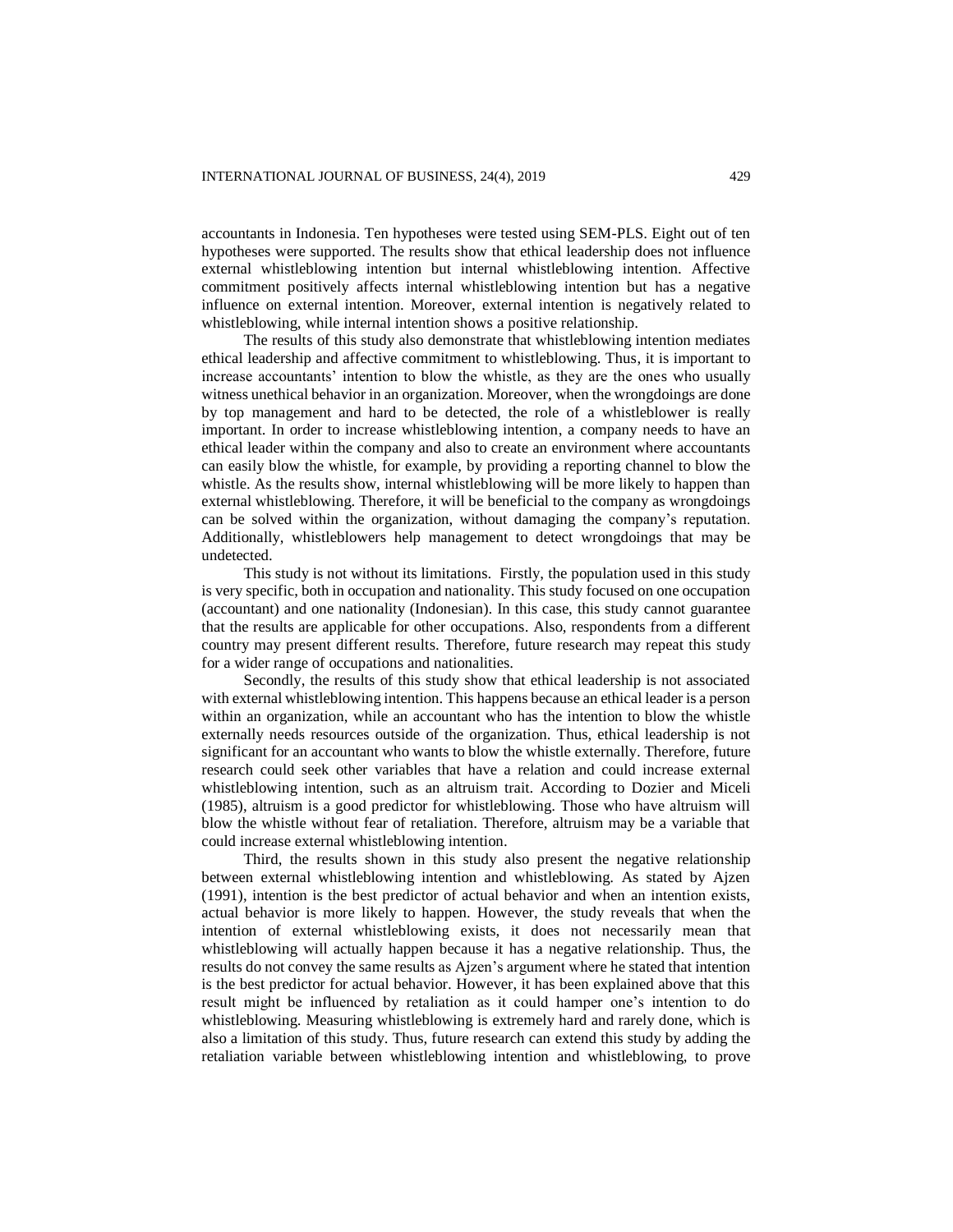whether blowing the whistle is influenced by retaliation even though they have the intention to do so.

Lastly, the panel above shows that external whistleblowing intention and internal whistleblowing intention partially mediate ethical leadership and affective commitment to whistle blowing. Thus, there are many other factors that could influence the relation. Future research, therefore, could enrich this study by looking for other variables besides whistleblowing intention that could mediate the relationship between ethical leadership and affective commitment to whistleblowing. For example, future research could use personality traits as a mediating variable. According to Bateman and Crant (1993), whistleblowing intention is not decided only by intention but also by the action when they actually face it. Miceli (2004) stated that personality is one of the reasons an employee will blow the whistle. Thus, personality traits can be used as a mediator to link ethical leadership and whistleblowing.

#### **REFERENCES**

- ACCA, 2012. *Global Guidance on Ethical Matters for Members in Business*. Glasgow: ACCA.
- Ajzen, I., 1987. "Attitudes, Traits, and Actions: Dispositional Prediction of Behavior in Social Psychology", *Advances in Experimental Psychology*, 20, 1–63.
- Ajzen, I., 1991. "The Theory of Planned Behavior", *Organizational Behavior and Human Decision Processes*, 50, 179-211.
- Ajzen, I., and M. Fishbein, 1980. *Understanding Attitudes and Predicting Social Behavior*. Englewood Cliffs, NJ: Prentice Hall.
- Akanbi, P.A., and O.E. Ofoegbu, 2013. "Impact of Perceived Organizational Justice on Organizational Commitment of a Food and Beverage Firm in Nigeria", *International Journal of Humanities and Social Science*, 3, 14, 207-218.
- Allen, N.J., and J.P. Meyer, 1990. "The Measurement and Antecedents of Affective, Continuance and Normative Commitment to the Organization", *Journal of Occupational Psychology*, 63, 1-18.
- Alleyne, P., 2016. "The Influence of Organizational Commitment and Corporate Ethical Values on Non-Public Accountants' Whistle-Blowing Intentions in Barbados", *Journal of Applied Accounting Research*, 17, 2, 190-210.
- Alleyne, P., M. Hudaib., and R. Pike, 2013. "Towards a Conceptual Model of Whistle-Blowing Intentions among External Auditors", *The British Accounting Review*, 45, 1, 10-23.
- Arnold, D., and L. Ponemon, 1991. "Internal Auditors' Perceptions of Whistleblowing and the Influence of Moral Reasoning: An Experiment", *Auditing: A Journal of Practice and Theory*, 10, 2, 1-15.
- Avey, J.B., M.E. Palanski, and F.O. Walumbwa, 2011. "When Leadership Goes Unnoticed: The Moderating Role of Follower Self-Esteem on the Relationship Between Ethical Leadership and Follower Behavior", *Journal of Business Ethics*, 98, 573-582.
- Baron, R.M., and D.A. Kenny, 1986. "The Moderator-Mediator Variable Distinction in Social Psychological Research: Conceptual, Strategic, and Statistical Considerations", *Journal of Personality and Social Psychology*, 51, 6, 1173-1182.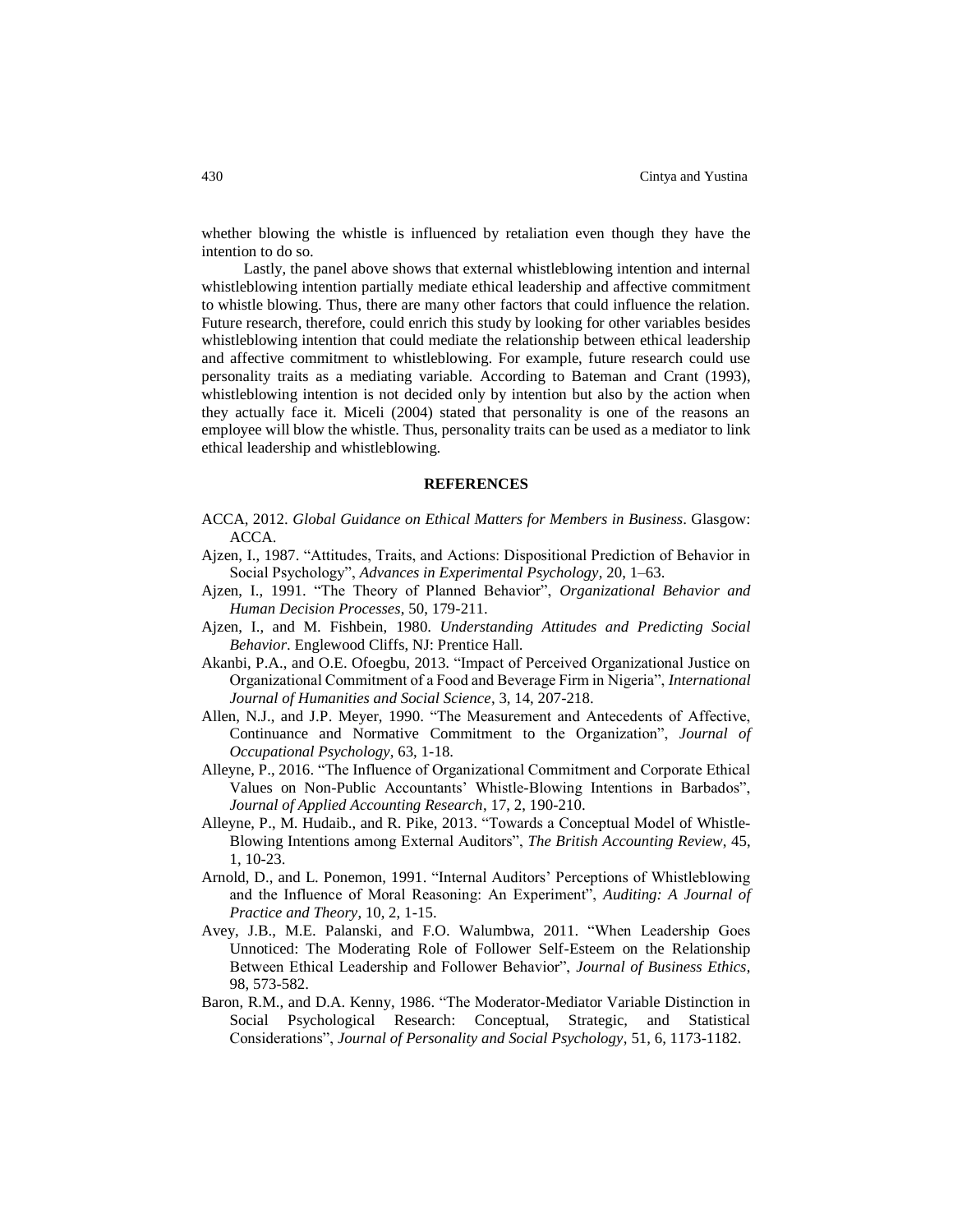- Bateman, T.S., and J.M. Crant, 1993. "The Proactive Component of Organizational Behavior: A Measure and Correlates", *Journal of Organizational Behavior*, 14, 2, 103-118.
- Bentler, P., and P. Dudgeon, 1996. "Covariance Structure Analysis: Statistical Practice, Theory and Directions", *Annual Review of Psychology*, 47, 563-92.
- Bok, S, 1980, *Whistleblowing and Professional Responsibilities*. In: Callahan D., Bok S. (eds.) *Ethics Teaching in Higher Education. The Hastings Center Series in Ethics*. Springer, Boston, MA
- Bouville, M, 2008. "Whistle-Blowing and Morality", *Journal of Business Ethics*, 81, 579-585.
- Brennan, N., and J. Kelly, 2007. "A Study of Whistle Blowing Among Trainee Auditors", *The British Accounting Review*, 39, 1, 61-87.
- Brief, A.P., and S.J. Motowidlo, 1986. "Prosocial Organizational Behaviors", *Academy of Management Review*, 11, 4, 710-725.
- Brown, M.E., and L.K. Trevino, 2006. "Ethical Leadership: A Review and Future Directions", *The Leadership Quarterly,* 17, 595-616.
- Brown, M.E., L.K. Treviño., and D.A. Harrison, 2005. "Ethical Leadership: A Social Learning Perspective for Construct Development and Testing", *Organizational Behavior and Human Decision Processes*, 97, 117-134.
- Copeland, M.K., 2015. "The Importance of Ethics and Ethical Leadership in the Accounting Profession", *Research on Professional Responsibility and Ethics in Accounting*, 61-98.
- Crawford, R.L., and T.R. Weirich, 2011. "Fraud Guidance for Corporate Counsel Reviewing Financial Statements and Reports", *Journal of Financial Crime*, 18, 4, 347-360.
- Deborah, L.S., T.S. John., J. Jeff., and M.T. John, 2010. "The Influence of Organizational Justice on Accountant Whistle-Blowing", *Accounting, Organizations and Society*, 35, 7, 707-717.
- Dozier, J., and M. Miceli., 1985. "Potential Predictors of Whistle-Blowing: A Prosocial Behavior Perspective", *Academy of Management Review*, 10, 4, 823-836.
- Dworkin, T.M., and M.S. Baucus, 1998. "Internal vs. External Whistleblowers: A Comparison of Whistleblowing Processes", *Journal of Business Ethics*, 17, 12, 1281-1298.
- Francalanza, C., and E. Buttigieg., 2016. "Maltese Certified Public Accountants and Whistleblowing: Traits, Influences and Propensity", *Journal of Applied Accounting Research*, 17, 3, 262-284.
- Gao, L., and A.G. Brink, 2017. "Whistleblowing Studies in Accounting Research: A Review of Experimental Studies on the Determinants of Whistleblowing", *Journal of Accounting Literature,* 38, 6, 1-13.
- Gregson, T., 1992a. "The Advantages of LISREL for Accounting Researchers", *Accounting Horizons*, 6, 4, 42-8.
- Gregson, T., 1992b. "An Investigation of the Causal Ordering of Job Satisfaction and Organizational Commitment in Turnover Models in Accounting", *Behavioral Research in Accounting*, 4, 80-95.
- Hair, J., T. Hult., C. Ringle., and M. Sartstedt, 2013. *A Primer on Partial Least Squares Structural Equation Modelling (PLS-SEM).* Los Angeles: Sage.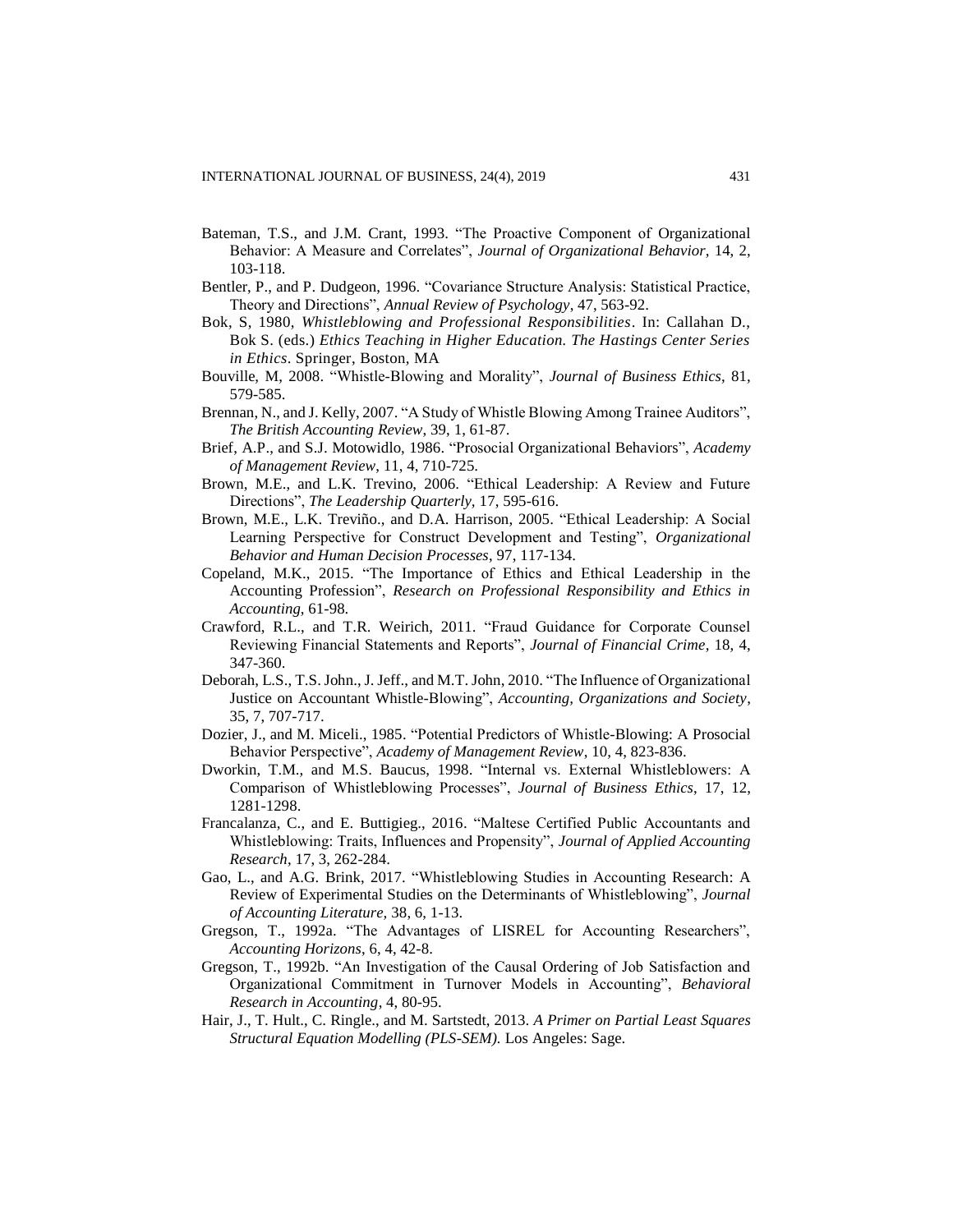- Izraeli, D., and E.D. Jaffe, 1998. "Predicting Whistle Blowing: A Theory of Reasoned Action Approach", *International Journal of Value-Based Management*, 11, 1, 19- 34.
- Joreskog, K.G., and D. Sorbom, 1993. *LISREL 8: Structural Equation Modeling with the SIMPLIS Command Language*. Hillsdale, NJ: Erlbaum.
- Kalbers, L.P., and T.J. Fogarty, 1995. "Professionalism and Its Consequences", *Auditing: A Journal of Practice and Theory*, 14, 1, 64-86.
- Kennett, D., A. Downs, and M.G. Durler, 2011. "Accounting Students' Intent to Blow the Whistle on Corporate Fraudulent Financial Reporting: An Experiment", *International Journal of Business and Social Science*, 2, 14, 15-23.
- Kock, N., 2015. "Common Method Bias in PLS-SEM: A Full Collinearity Assessment Approach", *International Journal of e-Collaboration*, 11, 4, 1–10.
- Latane, B., and J.M. Darley, 1970. "Group Inhibition of Bystander Intervention in Emergencies", *Journal of Personality and Social Psychology*, 10, 3, 215-221.
- Lee, G., and X. Xiao, 2018. "Whistleblowing on Accounting-Related Misconduct: A Synthesis of the Literature," *Journal of Accounting Literature*, 41, 22-46.
- Liu, G., and H. Ren, 2017. "Ethical Team Leadership and Trainee Auditors' Likelihood of Reporting Client's Irregularities", *Journal of Financial Crime*, 24, 1, 157-175.
- MacCallum, R.C., 1995. "Model Specification: Procedures, Strategies, and Related Issues," in Hoyle, R.H. (Ed.), *Structural Equation Modeling: Concepts, Issues, and Applications*. Thousand Oaks, CA: Sage.
- Mayer, D.M., K. Aquino., R.L. Greenbaum., and M. Kuenzi, 2012. "Who Displays Ethical Leadership, and Why Does it Matter? An Examination of Antecedents and Consequences of Ethical Leadership", *Academy of Management Journal*, 55, 151- 171.
- Mensah, H.K., K.O. Akuoko., and F. Ellis, 2016. "An Empirical Assessment of Health Workers' Organizational Commitment in Ghana: A Comparative Analysis", *International Journal of Business and Management*, 11, 3, 183-192.
- Mesmer-Magnus, J.R., and C. Viswesvaran, 2005. "Whistle-Blowing in Organizations: An Examination of Correlates of Whistle-Blowing Intentions, Actions and Retaliation", *Journal of Business Ethics*, 62, 3, 277-297.
- Meyer, J.P., and N.J. Allen, 1991. "A Three-Component Conceptualization of Organizational Commitment", *Human Resource Management Review*, 1, 1, 61-89.
- Meyer, J.P., D. J. Stanley., L. Herscovitch., and L. Topolnyutsky, 2002. "Affective, Continuance, and Normative Commitment to the Organization: A Meta-Analysis of Antecedents, Correlates, and Consequences", *Journal of Vocational Behavior,* 61, 20-52
- Miceli, M., and J. Near., 1985. "Characteristics of Organizational Climate and Perceived Wrongdoing Associated with Whistle-Blowing Decisions", *Personnel Psychology*, 38, 3, 525-544.
- Miceli, M.P., 2004. "Whistle-Blowing Research and the Insider: Lessons Learned and yet to be Learned", *Journal of Management Inquiry*, 13, 4, 364-366.
- Miceli, M.P., and J.P. Near., 1992. *Blowing the Whistle: The Organizational and Legal Implications for Companies and Employees*. New York, NY: MacMillan, Inc.
- Miceli, M.P., J.B. Dozier., and J.P. Near, 1991. "Blowing the Whistle on Data Finding: A Controlled Field Experiment", *Journal of Applied Social Psychology*, 21, 271- 295.